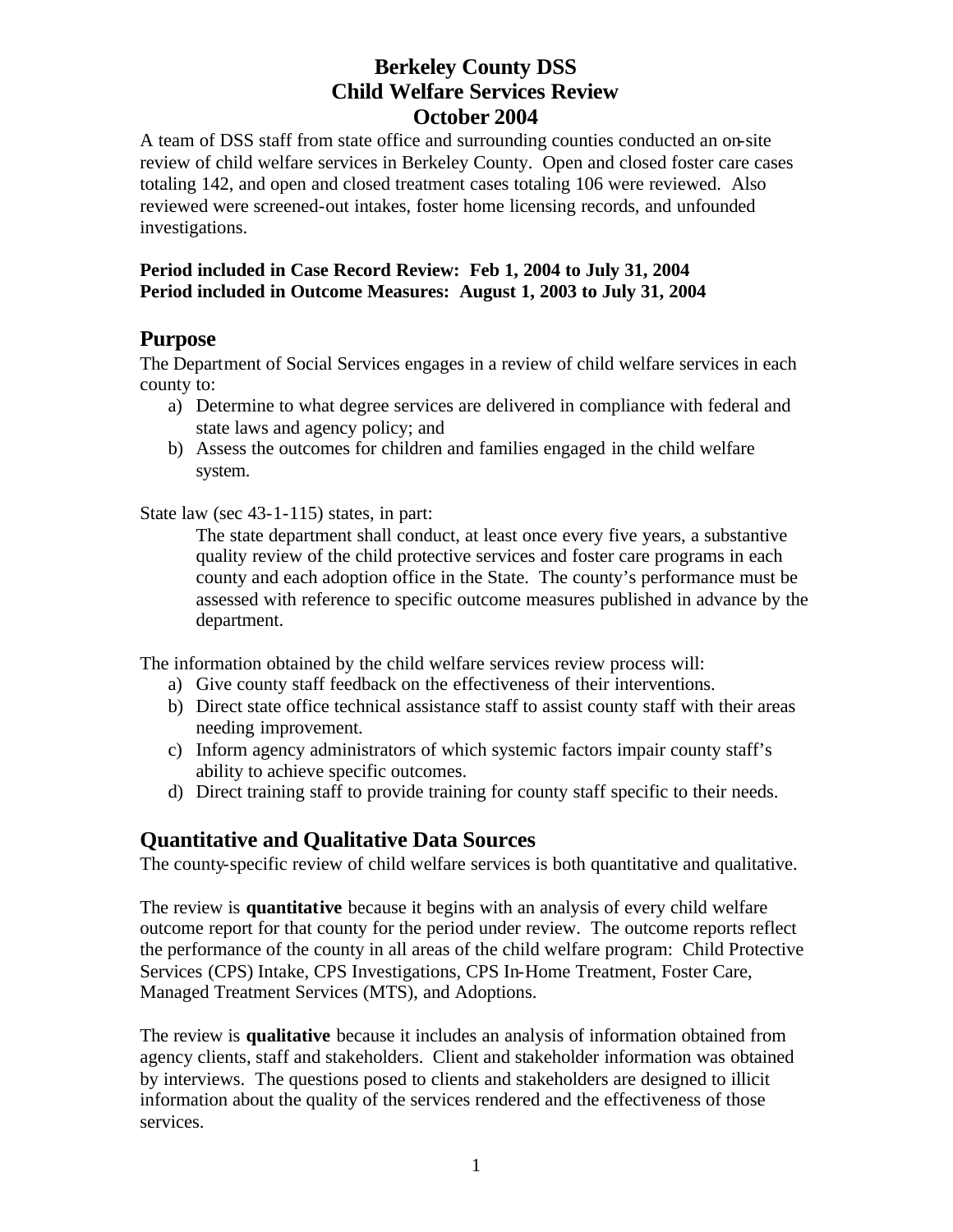## Section One

## **Safety Outcome 1: Children are, first and foremost protected from abuse and neglect.**

Item 1 (measure from CAPSS): **Timeliness of initiating investigations** on reports of child maltreatment

Data Time Period: 08/1/03 to 07/31/04

|              | Number of | Number of               | Number of      | Number of      |
|--------------|-----------|-------------------------|----------------|----------------|
|              | Reports   | Investigations          | Investigations | Investigations |
|              | Accepted  | <b>Initiated Timely</b> | Objective      | Above (Below)  |
|              |           |                         | $>= 99.44\%$   | Objective      |
| <b>State</b> | 16,219    | 14,949                  | 16,128.17      | (1, 179.17)    |
| Berkeley     | 739       | 514                     | 734.89         | (220.86)       |

Note: This standard is based on state law. It is not a federally established objective.

## **Explanation of Item 1**

**This is an Area Needing Improvement for Berkeley DSS.** State law requires that an investigation of all accepted reports of abuse and neglect be initiated within 24 hours. The outcome report above applies the 24-hour standard to all accepted reports. The agency standard allows a .66% margin of error. However, according to Berkeley DSS's data, **30% of the investigations were initiated beyond the 24-hour requirement**.

Agency policy is even more stringent – requiring that reports rated "High Risk" be investigated within 2 hours; reports rated "Medium Risk" be investigated within 12 hours; and reports rated "Low Risk" be investigated within 24 hours. Onsite reviewers, applying this more stringent standard, found that 35% of all investigations were initiated late. Reviewers noted that some of the problem was due to poor documentation and data entry rather than an actual failure to initiate investigations timely. (see Case Rating Summary, p. 21)

Item 2 (measure from CAPSS): **Recurrence of Maltreatment** – Of all children who were victims of indicated reports of child abuse and/or neglect during the reporting period, the percent having another indicated report within a subsequent 6 month period.

| Indicated Report Between Feb 1, 2005 and Jan 31, 2004 |               |                      |                 |                |
|-------------------------------------------------------|---------------|----------------------|-----------------|----------------|
|                                                       | Number of     | Number of            | Number of       | Number of      |
|                                                       | Child Victims | <b>Child Victims</b> | Children        | Children Above |
|                                                       |               | In Another           | Objective       | (Below)        |
|                                                       |               | Founded Rept         | $\geq 6.10\%$ * | Objective      |
| <b>State</b>                                          | 9,811         | 62                   | 598.47          | 536.47         |
| Berkeley                                              | 493           |                      | 30.07           | 28.07          |

Indicated Report Between Feb 1, 2003 and Jan 31, 2004

Note: This is a federally established objective.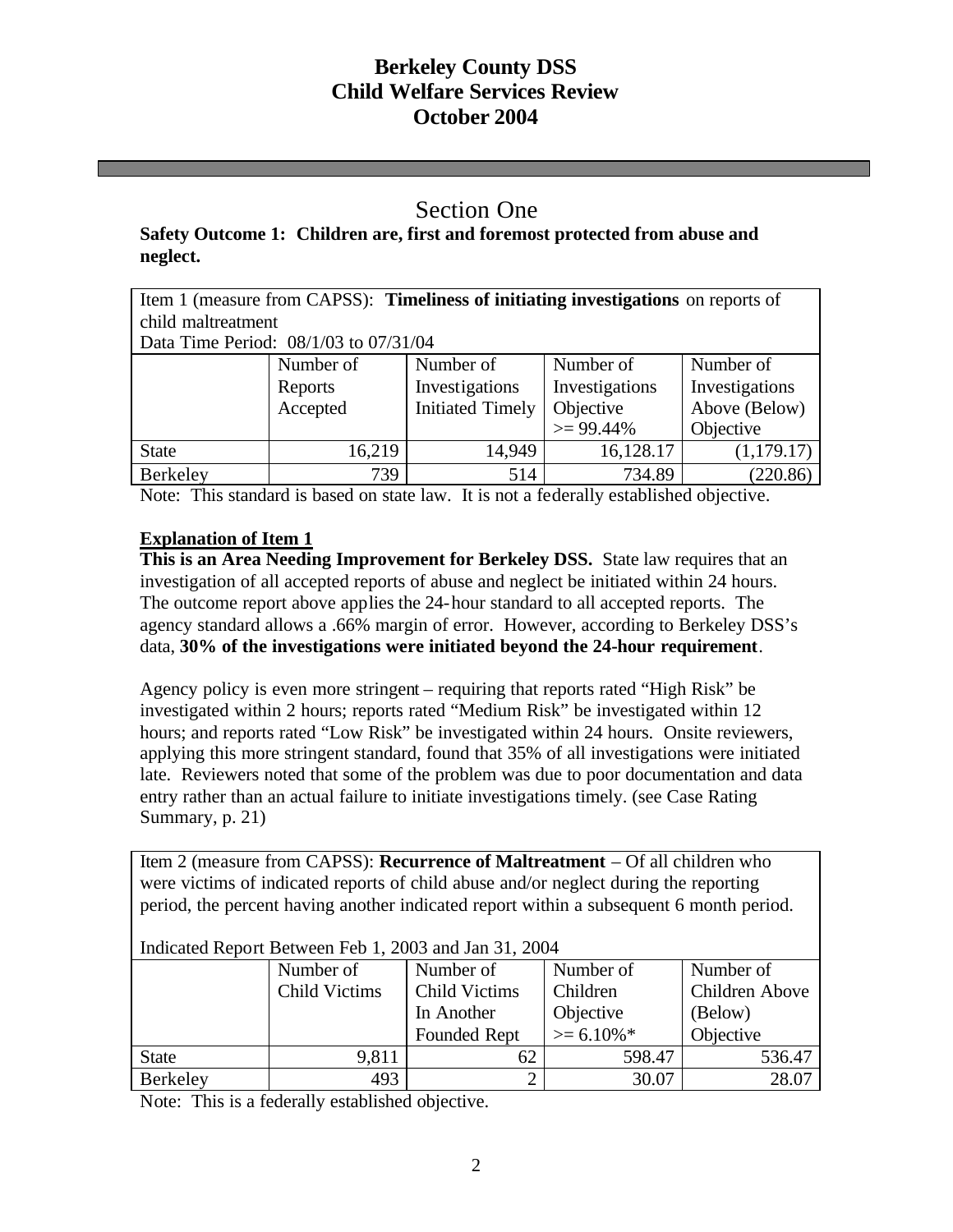## **Explanation of Item 2**

**This is an area needing improvement.** Although the CAPSS report indicates that Berkeley DSS met the standard for this outcome  $(>= 6.10\%)$ , the findings of the onsite reviewers were different. Of the 240 cases reviewed, 28 (12%) were rated as an area needing improvement. Two thirds of the cases receiving this rating were foster care cases that started out as treatment cases, in which subsequent abuse resulted in the child(ren)'s removal from the home of a parent or relative.

## Analysis of Safety Outcome #1 (Items 1&2)

**Safety outcome #1 was "Not Achieved".** For this outcome to be rated "Substantially" Achieved", both measures must be rated "Strengths". However, both measures were rated Areas Needing Improvement.

| <b>Safety Outcome 1:</b> Children are, first and foremost, protected from abuse and neglect |               |           |              |                |
|---------------------------------------------------------------------------------------------|---------------|-----------|--------------|----------------|
| <b>Site Visit Findings</b>                                                                  |               |           |              |                |
|                                                                                             | Substantially | Partially | Not Achieved | Not Applicable |
|                                                                                             | Achieved      | Achieved  |              |                |
| <b>Foster Care</b>                                                                          | 118 (87%)     | 5(4%)     | 13 (9%)      |                |
| <b>CPS</b> Treatment                                                                        | 82 (78%)      | 20 (19%)  | 3(3%)        |                |

# Section Two

**Safety Outcome 2: Children are safely maintained in their homes whenever possible and appropriate.**

| <b>Site Visit Findings</b>                                                    |             |              |                |  |  |
|-------------------------------------------------------------------------------|-------------|--------------|----------------|--|--|
| Item 3: Services to family to protect child(ren) in home and prevent removal. |             |              |                |  |  |
|                                                                               | Strength    | Area Needing | Not Applicable |  |  |
|                                                                               | Improvement |              |                |  |  |
| <b>Foster Care</b>                                                            | 40(63%)     | 24 (37%)     | 78             |  |  |
| Treatment                                                                     | 79 (80%)    | 20 (20%)     |                |  |  |

## **Explanation of Item 3**

**This is an "Area Needing Improvement" for Berkeley County.** This item assesses the appropriateness of the agency's interventions to prevent the removal of children from their family. Twenty-seven percent of the applicable cases were rated Area Needing Improvement. It is significant that over half of the applicable foster care cases received this rating. That is because reviewers found children in foster care who could have and should have been maintained in their homes with services designed to meet the needs of the children and caregivers.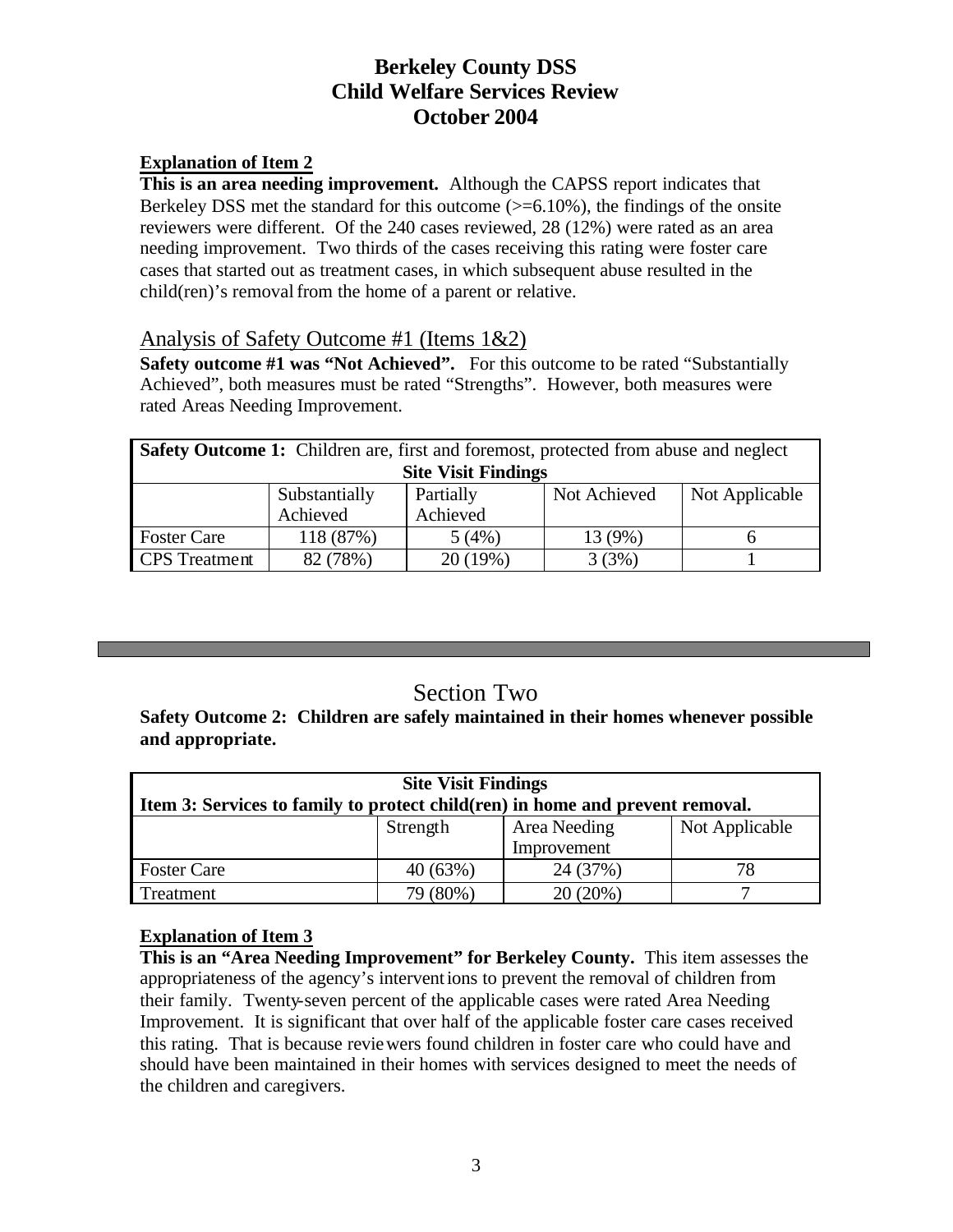The treatment cases receiving the rating of Area Needing Improvement most often involved the failure of the agency to assess or address the needs of all of the children in the home.

| <b>Site Visit Findings</b>                 |             |          |  |  |  |  |
|--------------------------------------------|-------------|----------|--|--|--|--|
| I tem 4: Risk of harm to child(ren)        |             |          |  |  |  |  |
| Area Needing<br>Not Applicable<br>Strength |             |          |  |  |  |  |
|                                            | Improvement |          |  |  |  |  |
| <b>Foster Care</b>                         | 107(77%)    | 32 (23%) |  |  |  |  |
| Treatment                                  | 7%          | 23 (23%) |  |  |  |  |

| Measure: Risk of harm to child $-$ Of all unfounded investigations during the reporting |                                                                                           |                     |                 |                    |  |  |
|-----------------------------------------------------------------------------------------|-------------------------------------------------------------------------------------------|---------------------|-----------------|--------------------|--|--|
|                                                                                         | period, the percent receiving subsequent reports within six months of the initial report. |                     |                 |                    |  |  |
|                                                                                         | Number                                                                                    | Number With         | Number of       | Number of          |  |  |
|                                                                                         | Alleged Child                                                                             | <b>Another Rept</b> | Cases Met       | <b>Cases Above</b> |  |  |
|                                                                                         | Victims in an                                                                             | Within 6            | Objective       | (Below)            |  |  |
|                                                                                         | Unfounded                                                                                 | Months of           | $\leq 6.10\%$ * | Objective          |  |  |
|                                                                                         | Rept 02/01/03                                                                             | Unfounded           |                 |                    |  |  |
|                                                                                         | to 01/31/04                                                                               | Determination       |                 |                    |  |  |
| <b>State</b>                                                                            | 14,446                                                                                    | 1,294               | 881.21          | (412.79)           |  |  |
| Berkeley                                                                                | 945                                                                                       | 75                  | 57.65           | (17.36)            |  |  |

Note: This is a DSS established objective.

## **Explanation of "Risk of Harm" measure**

**This is an area needing improvement.** The CAPSS report and the onsite review assess this item using different criteria. The CAPSS report uses subsequent reports of maltreatment as a measure of "risk of harm". That is a proxy measure for "risk of harm" because subsequent reports do not necessarily mean that the children who are the subjects of those reports are at risk of harm. Those reports may or may not be substantiated after CPS assessment. The onsite reviewers determine how effective the county DSS office is at managing the risks of harm that necessitate continued involvement by DSS.

Reviewers found that risk of harm was not adequately managed in 55 of the applicable 241 cases reviewed (23%). Most of the cases received a rating of Area Needing Improvement because of the inadequate initial investigation/assessment done. Reviewers documented cases in which a) the assessment worker did not interview the victim child until late in the case, b) case determinations were made without seeing the victim child, and c) assessments consisted of one visit with the family, case determination was done quickly and the case transferred to the treatment or foster care worker to do the bulk of the assessment.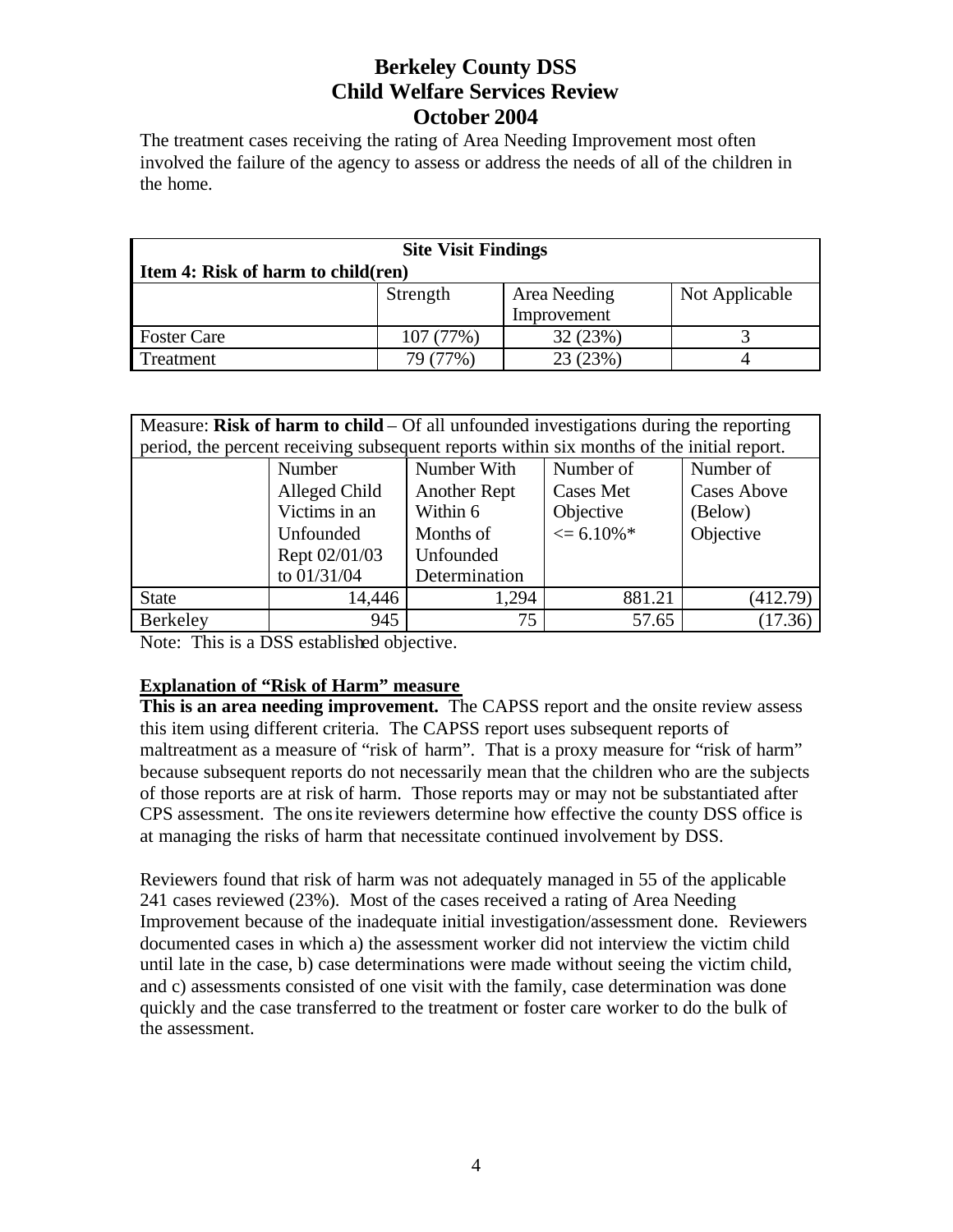Analysis of Safety Outcome #2 (Items 3&4)

**Safety outcome #2 was "Not Achieved"** because the two related items "Services to family to protect children" and "Risk of harm" were both rated as "**Areas Needing Improvement**". It should be noted that there is some good casework being done to ensure the safety of most of the children served by Berkeley DSS, as evidenced by the 171 of the applicable 243 cases rated "Substantially Achieved" by reviewers. However, among the 39 cases rated "Not Achieved" are families and children who could have avoided prolonged involvement with DSS had their strengths and weakness been adequately assessed and addressed during the agency's initial intervention.

**Safety Outcome 2:** Children are safely maintained in their homes whenever possible and appropriate.

| <b>Site Visit Findings</b> |               |           |              |                |
|----------------------------|---------------|-----------|--------------|----------------|
|                            | Substantially | Partially | Not Achieved | Not Applicable |
|                            | Achieved      | Achieved  |              |                |
| <b>Foster Care</b>         | 94 (67%)      | 22(16%)   | 24 (17%)     |                |
| <b>CPS</b> Treatment       | 77 (75%)      | $(10\%)$  | 15 (15%)     |                |

# Section Three

## **Permanency Outcome 1: Children have permanency and stability in their living situations.**

CAPSS Measure: **Foster Care Re-entries** – Of all children who entered care during the year under review, the percent that re-entered foster care Within 12 months of a prior foster care episode.

| $\alpha$ ranning the intention of a prior roster care episode. |                       |                    |                       |                |
|----------------------------------------------------------------|-----------------------|--------------------|-----------------------|----------------|
|                                                                | Number That<br>Number |                    | Number of             | Number of      |
|                                                                | Children              | Were Returned      | Children              | Children Above |
|                                                                | <b>Entering Care</b>  | Home Within        | Objective             | (Below)        |
|                                                                | $08/1/03$ to          | The Past 12        | $\epsilon = 8.60\%$ * | Objective      |
|                                                                | 07/31/04              | <b>Months From</b> |                       |                |
|                                                                |                       | Previous Fos       |                       |                |
|                                                                |                       | Care Episode       |                       |                |
| <b>State</b>                                                   | 3,153                 | 287                | 271.16                | (15.84)        |
| Berkeley                                                       | 143                   | 11                 | 12.30                 | 1.30           |

Note: This is a federally established objective.

## **Explanation**

**Foster Care Re-entries is a "Strength" for Berkeley DSS.** Of the 143 children who entered care in Berkeley County during the period under review, 11 children (7.69%) had been returned home in the prior 12 months. Those 11 children are **Re-entries**. To meet the federal objective, no more than 12 of the 143 children could be re-entries. Onsite reviewers also found this to be a strength for Berkeley DSS.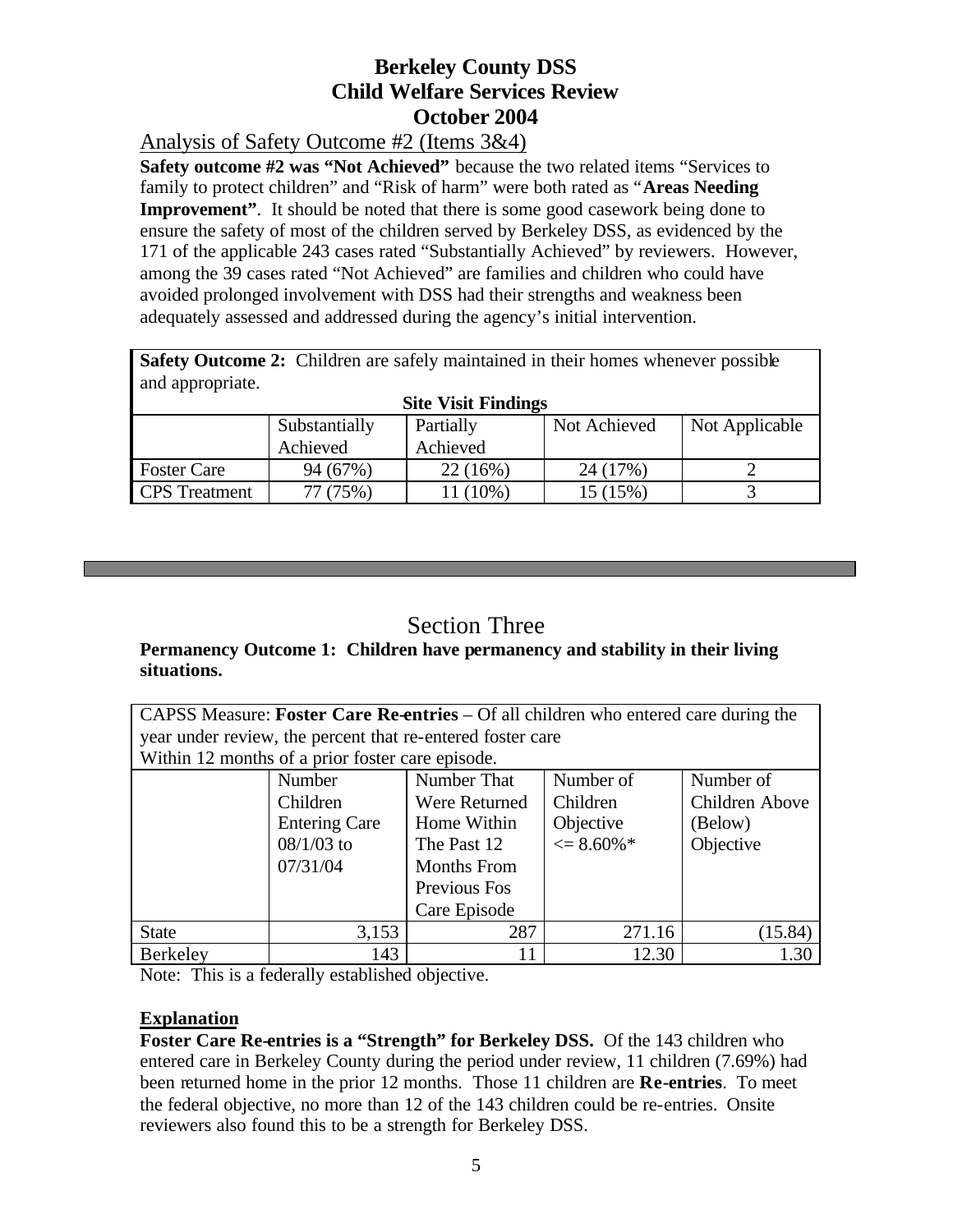| Measure: Stability of Foster Care Placement – Of all children who have been in foster    |                                                          |                                             |         |          |  |  |
|------------------------------------------------------------------------------------------|----------------------------------------------------------|---------------------------------------------|---------|----------|--|--|
| care less than 12 months from the time of the latest removal from home, the percent that |                                                          |                                             |         |          |  |  |
|                                                                                          | had not more than 2 placement settings.                  |                                             |         |          |  |  |
|                                                                                          | Number of                                                | Number of<br>Number of<br>Number of         |         |          |  |  |
|                                                                                          | Children In                                              | Children Above<br>Children With<br>Children |         |          |  |  |
|                                                                                          | Objective<br>Care Less Than<br>No More Than<br>(Below)   |                                             |         |          |  |  |
|                                                                                          | $>= 86.70\% *$<br>Objective<br>12 Months<br>2 Placements |                                             |         |          |  |  |
| <b>State</b>                                                                             | 3,637                                                    | 2,987                                       | 3153.28 | (166.28) |  |  |
| Berkeley                                                                                 | 170                                                      | 137                                         | 147.39  | (10.39)  |  |  |

Note: This is a federally established objective.

| <b>Site Visit Findings</b>            |             |              |                |  |  |  |
|---------------------------------------|-------------|--------------|----------------|--|--|--|
| <b>Item 6: Stability of Placement</b> |             |              |                |  |  |  |
|                                       | Strength    | Area Needing | Not Applicable |  |  |  |
|                                       | Improvement |              |                |  |  |  |
| <b>Foster Care</b>                    | 106(67%)    | 34(24%)      |                |  |  |  |
| Treatment                             |             |              |                |  |  |  |

#### **Explanation**

**This is an "Area Needing Improvement".** Although both the agency's information system, CAPSS, and onsite reviewer findings indicate that is an area needing improvement, reviewers found the problem to be greater than indicated by the CAPSS report. Reviewers found that almost one-in-four foster children experienced a disruption, or unplanned placement change during the period under review.

During interviews foster parents, GAL's, caseworkers and supervisors all complained about the poor quality of some of the foster homes. Workers related instances in which staff refused to place children in certain foster homes – their consciences would not let them. Representatives from the foster parent association stated that there was little support for foster parents, and that there are some homes in need of immediate supervision. Specific complaints:

- a) Workers do not return telephone calls.
- b) Workers share little or no information with foster parents about the children placed in their homes.
- c) It is difficult to get Medicaid cards for children.

The president of the Foster Parent Association said that the only way they know when a new foster parent is licensed is if the new foster parent shows up at an association meeting.

These conditions contribute significantly to placement disruptions.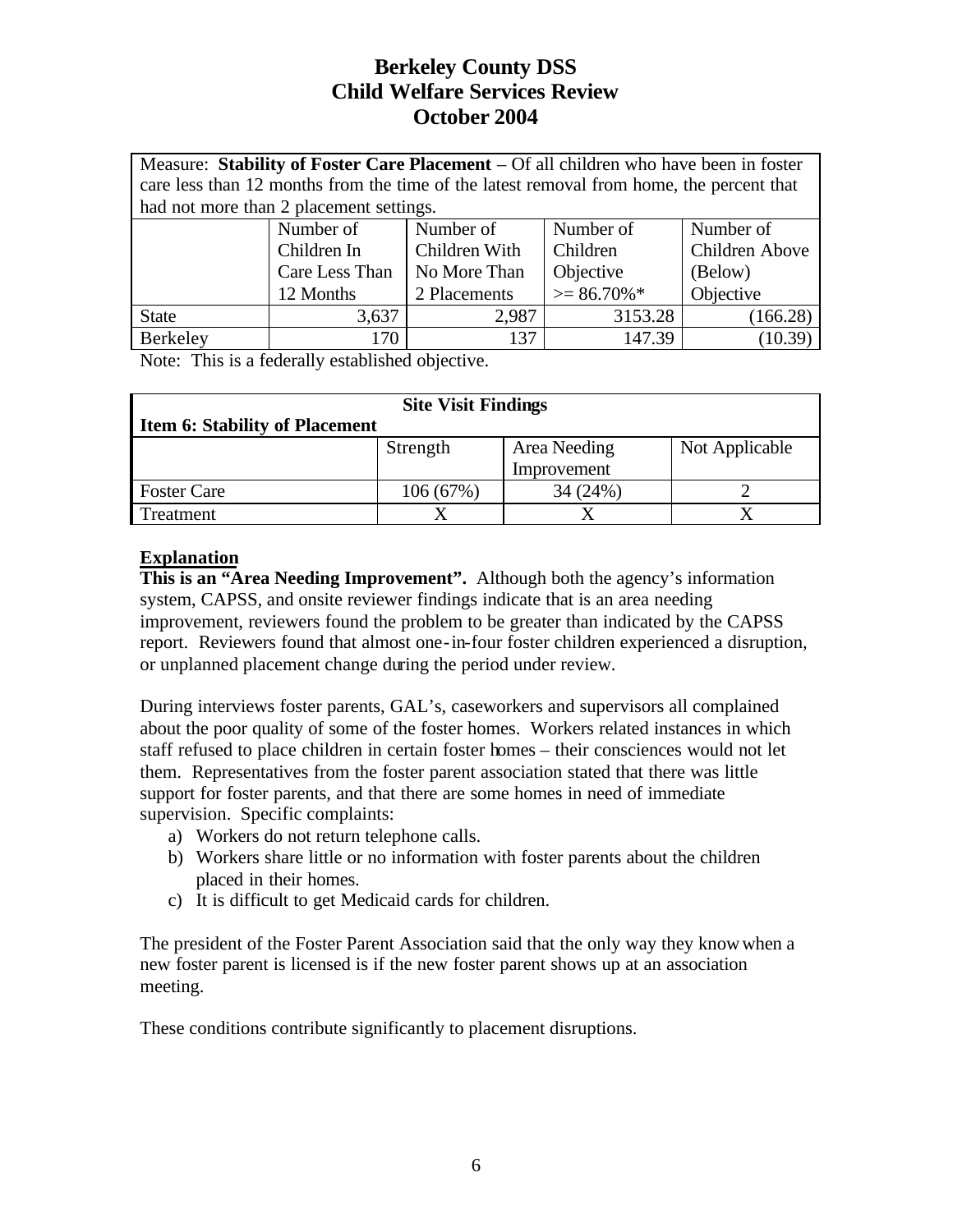Measure: **Permanency Goal for Child** – Of all children who have been in foster care for 15 of the most recent 22 months, the percent for which a Termination of Parental Rights (TPR) petition has been filed.

| $\circ$      |                 |                      |                |                |
|--------------|-----------------|----------------------|----------------|----------------|
|              | Children in     | Number               | Number of      | Number of      |
|              | Care At Least   | Children With        | Children       | Children Above |
|              | 15 of Last 22   | <b>TPR Complaint</b> | Objective      | (Below)        |
|              | <b>Months</b>   |                      | $\geq$ 45.00%* | Objective      |
|              | $08/03 - 07/04$ |                      |                |                |
| <b>State</b> | 3,569           | 1,867                | 1,606.05       | 260.95         |
| Berkeley     | 176             | 69                   | 79.20          | (10.20)        |

Note: This is DSS established objective. The federal agency, Administration for Children & Families, gathers data on this measure, but has not established a numerical objective.

| <b>Site Visit Findings</b>               |             |              |                |  |  |  |
|------------------------------------------|-------------|--------------|----------------|--|--|--|
| <b>Item 7: Permanency goal for child</b> |             |              |                |  |  |  |
|                                          | Strength    | Area Needing | Not Applicable |  |  |  |
|                                          | Improvement |              |                |  |  |  |
| <b>Foster Care</b>                       | 81 (58%)    | 59 (42%)     |                |  |  |  |
| Treatment                                |             |              |                |  |  |  |

## **Explanation**

**This is an "Area Needing Improvement" for Berkeley DSS.** The CAPSS report and the onsite reviewers consider related, but different information to rate this item. To meet the criteria established in the CAPSS report 45.00% or more of the children in care 15 of the most recent 22 months must have a TPR petition filed. In Berkeley DSS 39% of the children in care 15 of the most recent 22 months had a TPR petition filed. Statewide 52% of the children in care 15 of the most recent 22 months had a TPR petition filed. As a state, DSS met this objective.

Onsite reviewers rated this item based on two criteria: 1) Is the permanency goal appropriately matched to the child's need? and 2) Is the agency acting to cause the goal to be achieved timely? Reviewers found that 42% of the foster care cases did not meet those criteria.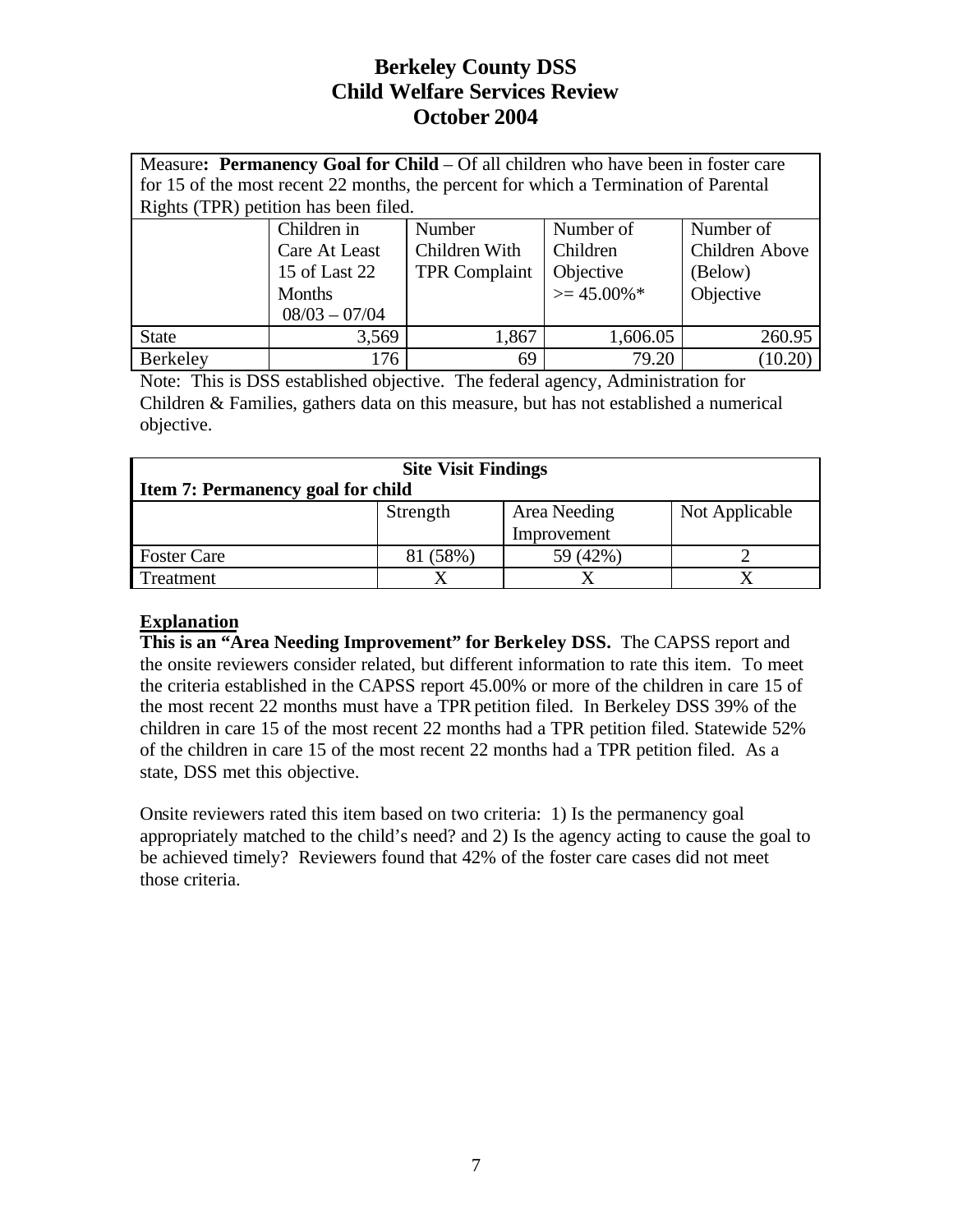|                 | Measure: Length of Time to Achieve Reunification – Of all children who were               |                                          |           |                |  |  |
|-----------------|-------------------------------------------------------------------------------------------|------------------------------------------|-----------|----------------|--|--|
|                 | reunified with their parents or caregiver, at the time of discharge from foster care, the |                                          |           |                |  |  |
|                 | percent reunified in less than 12 months from the time of the latest removal from home.   |                                          |           |                |  |  |
|                 | Number of                                                                                 | Number of                                | Number Of | Number of      |  |  |
|                 | Children Where                                                                            | Children In                              | Children  | Children Above |  |  |
|                 | Fos Care                                                                                  | Care Less Than                           | Objective | (Below)        |  |  |
|                 | <b>Services</b>                                                                           | $\geq$ 76.20%*<br>Objective<br>12 Months |           |                |  |  |
|                 | Closed. Last                                                                              |                                          |           |                |  |  |
|                 | Plan Was                                                                                  |                                          |           |                |  |  |
|                 | <b>Return Home</b>                                                                        |                                          |           |                |  |  |
|                 | $08/01/03 -$                                                                              |                                          |           |                |  |  |
| 07/31/04        |                                                                                           |                                          |           |                |  |  |
| <b>State</b>    | 2,083                                                                                     | 1,715                                    | 1,587.25  | 127.75         |  |  |
| <b>Berkeley</b> | 125                                                                                       | 93                                       | 95.25     | (2.25          |  |  |

Note: This is a federally established objective.

| <b>Site Visit Findings</b>                                                  |             |  |  |  |  |  |
|-----------------------------------------------------------------------------|-------------|--|--|--|--|--|
| Item 8: Reunification, guardianship, or permanent placement with relatives. |             |  |  |  |  |  |
| Not Applicable<br>Area Needing<br>Strength                                  |             |  |  |  |  |  |
|                                                                             | Improvement |  |  |  |  |  |
| 46 (48%)<br><b>Foster Care</b><br>49 (52%)                                  |             |  |  |  |  |  |
| Treatment                                                                   |             |  |  |  |  |  |

## **Explanation**

**This is an "Area Needing Improvement" for Berkeley DSS.** Here again, both the agency's information system, CAPSS, and onsite reviewer findings indicate that is an area needing improvement. However, reviewers found the problem to be greater than indicated by the CAPSS report.

The CAPSS report captures how many children returned home within a year of entering care. Onsite reviewers evaluated children with the plan of "Return Home" (reunification) and "Placement with Relative". Almost half of the cases were rated "Area Needing Improvement". Cases received this rating for a host of reasons – the most common being that children had this plan for over a year without noticeable progress toward achieving it.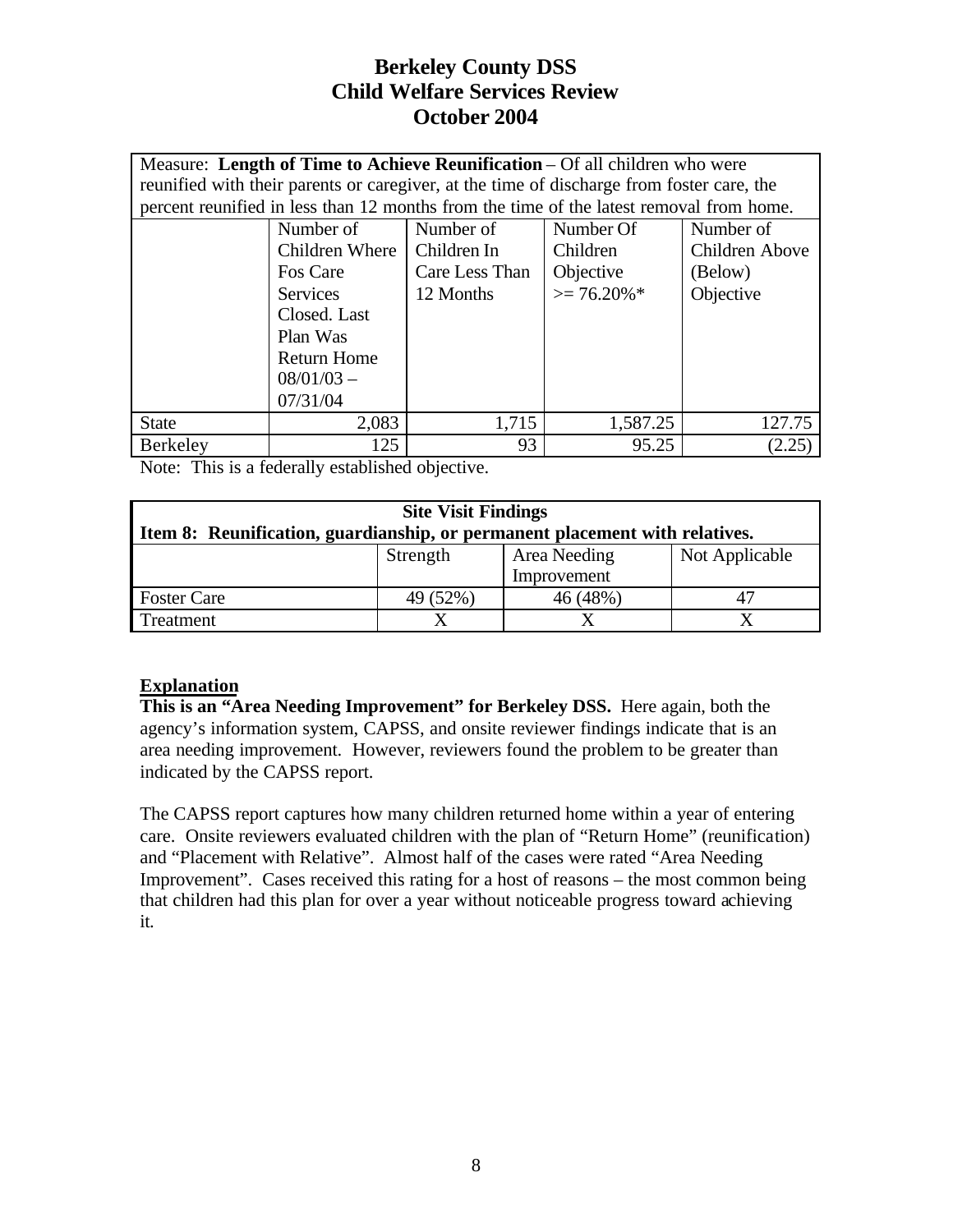|              | Measure: Length of Time to Achieve Adoption – Of all children who exited from             |                                             |                |                |  |  |
|--------------|-------------------------------------------------------------------------------------------|---------------------------------------------|----------------|----------------|--|--|
|              | foster care during the year under review to a finalized adoption, the percent that exited |                                             |                |                |  |  |
|              | care in less than 24 months from the time of the latest removal from home.                |                                             |                |                |  |  |
|              | Number of Children                                                                        | Number of                                   | Number of      | Number of      |  |  |
|              | With Finalized                                                                            | Children Where                              | Children       | Children Above |  |  |
|              | <b>Adoption W/in Past</b>                                                                 | Objective<br><b>Adoption Was</b><br>(Below) |                |                |  |  |
|              | 12 Months                                                                                 | Finalized                                   | $\geq$ 32.00%* | Objective      |  |  |
|              | Within 24                                                                                 |                                             |                |                |  |  |
|              | Months of                                                                                 |                                             |                |                |  |  |
|              | <b>Entering Care</b>                                                                      |                                             |                |                |  |  |
| <b>State</b> | 55<br>311<br>99.52<br>(44.52)                                                             |                                             |                |                |  |  |
| Berkeley     |                                                                                           |                                             | 0.32           | (0.32)         |  |  |

Note: This is a federally established objective.

| <b>Site Visit Findings</b>                 |          |          |    |  |  |
|--------------------------------------------|----------|----------|----|--|--|
| <b>Item 9: Adoption</b>                    |          |          |    |  |  |
| Not Applicable<br>Area Needing<br>Strength |          |          |    |  |  |
| Improvement                                |          |          |    |  |  |
| <b>Foster Care</b>                         | 18 (42%) | 25 (58%) | 99 |  |  |
| Treatment                                  |          |          |    |  |  |

## **Explanation**

**This is an "Area Needing Improvement".** At the time of this review there were 205 children in foster care in Berkeley County. During the 12-month period captured by the CAPSS report there were 340 children in foster care in Berkeley County. The fact that only 1 of those children was adopted indicates that there are serious problems.

The greatest barrier to adoptions in Berkeley County is the legal system. Probable Cause, Merit, and Permanency Planning Hearings are routinely and repeatedly continued. Supervisors and caseworkers complained that recommendations regarding their cases were not consistently supported by the agency's legal counsel. Adoptions cannot take place under such circumstances. The continuances are frustrating the children in care, the parents of those children, the people trying to adopt those children, and the caseworkers who have to prepare for and go to court repeatedly to accomplish a task that should only involve one court appearance. This also means that the docket time is not fully utilized by the county.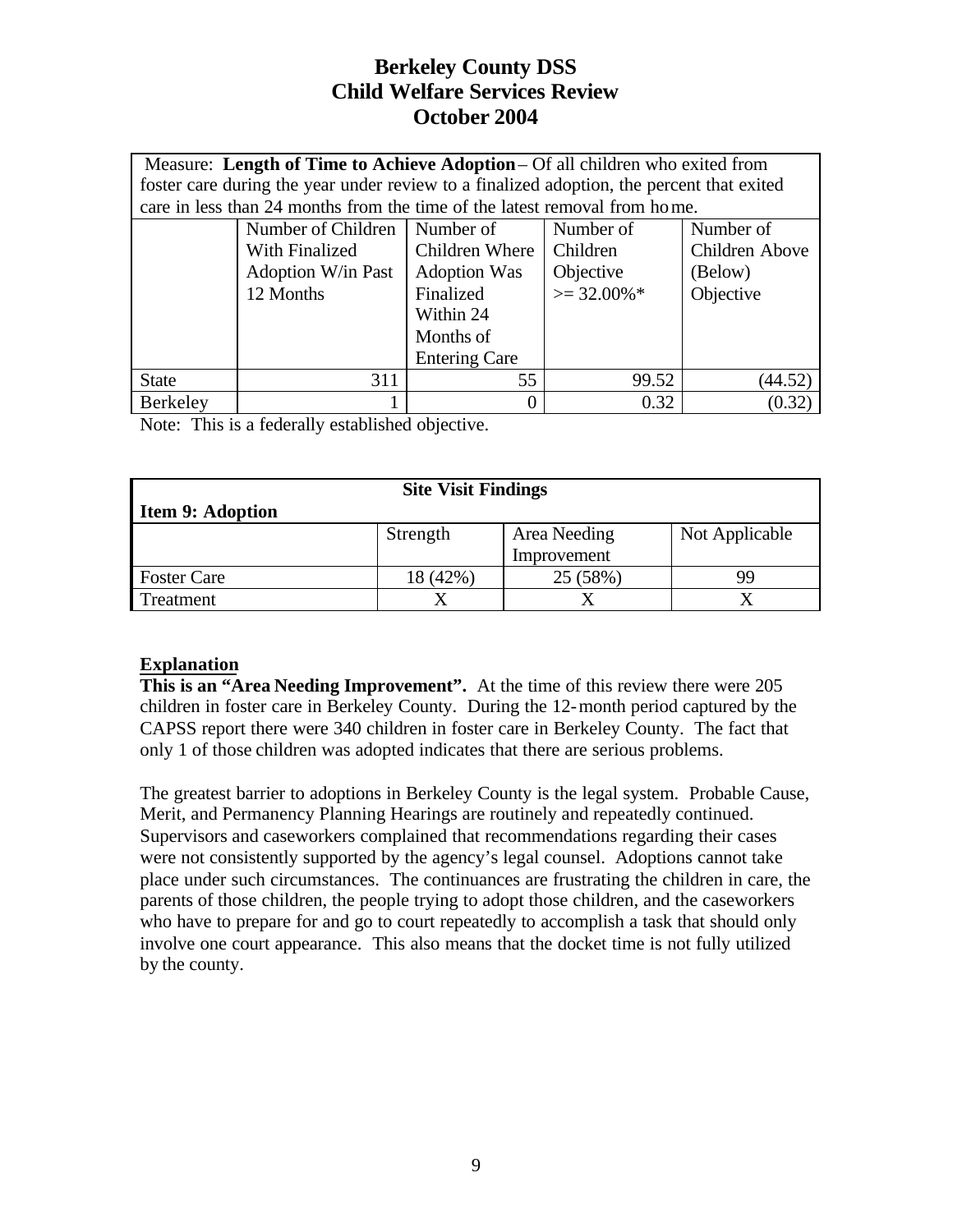Measure: **Permanency Goal of "Other Planned Living Arrangement"** – Of all children in foster care, the percent with a permanency goal of emancipation (Indep Liv Services) or a planned permanent living arrangement other than adoption, guardianship, or return to family.

|              | Number of     | Number of       | Number of            | Number of      |
|--------------|---------------|-----------------|----------------------|----------------|
|              |               |                 |                      |                |
|              | Children In   | Children In     | Children             | Children Above |
|              | Care at Least | Care With       | Objective            | (Below)        |
|              | One Day       | Perm Plan       | $\epsilon = 15.00\%$ | Objective      |
|              | $08/1/03 -$   | "Other Planned" |                      |                |
|              | 07/31/04      | Living          |                      |                |
|              |               | Arrangement"    |                      |                |
| <b>State</b> | 7,983         | 1,122           | 6,386.40             | 474.60         |
| Berkeley     | 340           | 29              | 272.00               | 39.00          |

Note: This is a DSS established objective.

| <b>Site Visit Findings</b>                                              |             |  |  |  |  |  |
|-------------------------------------------------------------------------|-------------|--|--|--|--|--|
| Item 10: Permanency goal of other planned permanent living arrangement. |             |  |  |  |  |  |
| Not Applicable<br>Area Needing<br>Strength                              |             |  |  |  |  |  |
|                                                                         | Improvement |  |  |  |  |  |
| 12(52%)<br>11 (48%)<br><b>Foster Care</b><br>119                        |             |  |  |  |  |  |
| Treatment                                                               |             |  |  |  |  |  |

## **Explanation**

**This is an Area Needing Improvement.** The CAPSS report for this criteria counts the number of children with this plan and determines whether that number is 15% or less of the total foster care population. By those criteria this item appears to be a strength for Berkeley DSS. Onsite reviewers evaluated this item by answering two questions: 1) was this the correct plan for the child, and 2) was the child receiving the services needed to prepare to live independently? By those criteria over half of the applicable cases (children) were rated Area Needing Improvement.

There were two main problems: 1) foster children approaching the age of 18 with a plan of Return Home when that plan was unrealistic, and 2) foster children not receiving the assistance that they needed to prepare to live independently.

## Analysis of Permancy Outcome #1 (Items 5-10)

**Permanency outcome #1 was partially achieved.** Item 5, Foster care re-entries, was rated a strength. The other five items were rated "Areas Needing Improvement". In addition to the issues described under each of the items in this section, Berkeley DSS's ability to achieve this outcome would improve if its caseworkers practiced concurrent planning; if its supervisors required their workers to practice concurrent planning.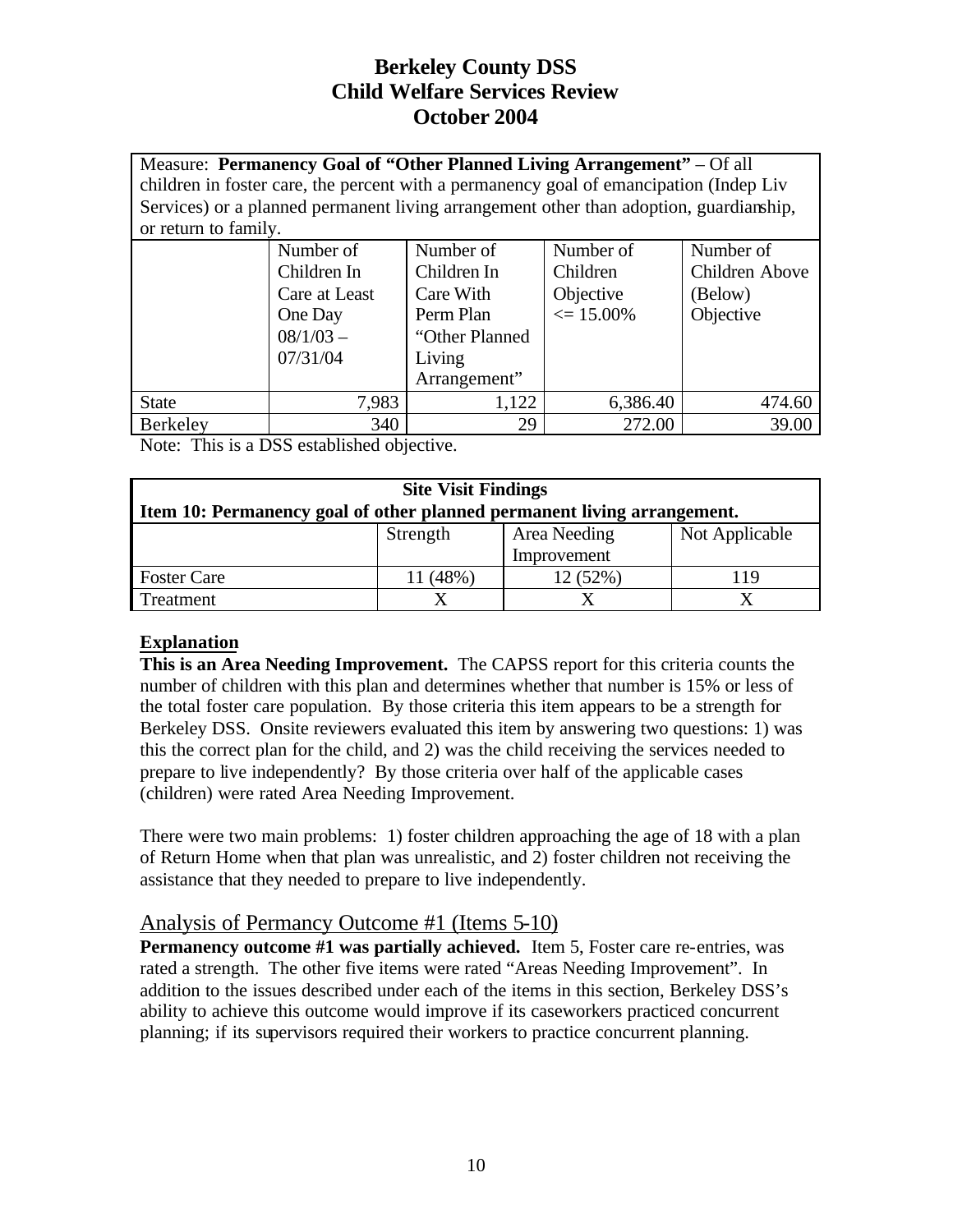| <b>Permanency Outcome 1:</b> Children have permanency and stability in their living<br>situations. |                      |           |              |                |  |  |  |
|----------------------------------------------------------------------------------------------------|----------------------|-----------|--------------|----------------|--|--|--|
| <b>Site Visit Findings</b>                                                                         |                      |           |              |                |  |  |  |
|                                                                                                    | Substantially        | Partially | Not Achieved | Not Applicable |  |  |  |
|                                                                                                    | Achieved<br>Achieved |           |              |                |  |  |  |
| <b>Foster Care</b>                                                                                 | 171 (70%)            | 33 (14%)  | 39 (16%)     |                |  |  |  |
| <b>CPS</b> Treatment                                                                               |                      |           |              |                |  |  |  |

# Section Four

## **Permanency Outcome 2: The continuity of family relationships and connections is preserved for children.**

Measure: **Proximity of Foster Care Placement** – Of all children in foster care during the reporting period (excluding MTS and Adoptions children), the percent placed within their county of origin.

|              | Number of    | Number of | Percent of | Number of      | Number of |
|--------------|--------------|-----------|------------|----------------|-----------|
|              | Children In  | Children  | Children   | Children       | Children  |
|              | Care 07/1/03 | Placed    | Placed     | Objective      | Above     |
|              | $-06/30/04$  | Within    | Within     | $\geq$ 70.00%* | (Below)   |
|              |              | County of | County of  |                | Objective |
|              |              | Origin    | Origin     |                |           |
| <b>State</b> | 5,943        | 3,991     | 67.15      | 4,160.10       | (169.00)  |
| Berkeley     | 340          | 284       | 83.53      | 238.00         | 46.00     |

Note: This is a DSS established objective.

| <b>Site Visit Findings</b>                     |             |  |  |  |  |  |
|------------------------------------------------|-------------|--|--|--|--|--|
| Item 11: Proximity of foster care placement.   |             |  |  |  |  |  |
| Not Applicable<br>Area Needing<br>Strength     |             |  |  |  |  |  |
|                                                | Improvement |  |  |  |  |  |
| 114 (95%)<br><b>Foster Care</b><br>6(5%)<br>22 |             |  |  |  |  |  |
| Treatment                                      |             |  |  |  |  |  |

## **Explanation**

**This is a "Strength" for Berkeley DSS.** To meet this objective 70%, or more, of the children in care must be placed in Berkeley County. Onsite reviewers could examine "Proximity" more accurately than CAPSS because reviewers could determine if a foster child remained close to his/her family even when placed in an adjacent county. Reviewers rated **95%** of the cases as "Strength" for this item.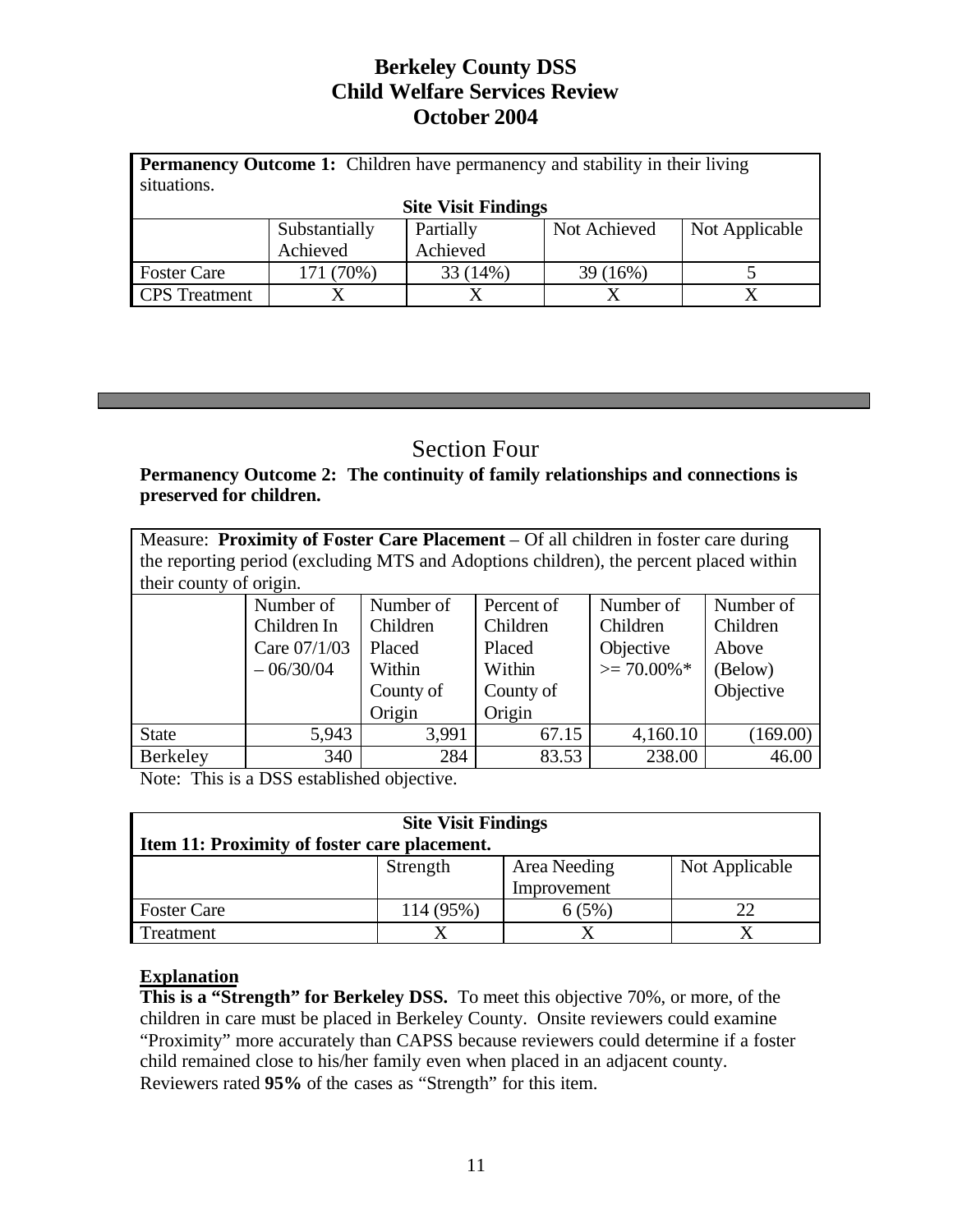| <b>Site Visit Findings</b>                 |             |         |  |  |  |  |
|--------------------------------------------|-------------|---------|--|--|--|--|
| <b>Item 12: Placement with siblings</b>    |             |         |  |  |  |  |
| Not Applicable<br>Area Needing<br>Strength |             |         |  |  |  |  |
|                                            | Improvement |         |  |  |  |  |
| <b>Foster Care</b>                         | 65 (79%)    | 17(21%) |  |  |  |  |
| Treatment                                  |             |         |  |  |  |  |

## **Explanation**

**This is an "Area Needing Improvement".** It appears that every effort is made by caseworkers and supervisors to place sibling groups together. That is why 79% of the applicable cases were rated "Strength". However, this item is adversely affected by the same problems described under item 6 – Stability of foster care placement. The poor management of the foster homes is causing children to experience unnecessary moves. Caseworkers have not been able to keep all sibling groups together as they move from foster home to foster home.

| <b>Site Visit Findings</b><br>Item 13: Visiting with parents and siblings in foster care |  |  |  |  |  |  |
|------------------------------------------------------------------------------------------|--|--|--|--|--|--|
| Area Needing<br>Not Applicable<br>Strength<br>Improvement                                |  |  |  |  |  |  |
| 48 (41%)<br><b>Foster Care</b><br>70 (59%)<br>22                                         |  |  |  |  |  |  |
| Treatment                                                                                |  |  |  |  |  |  |

## **Explanation**

This is an "Area Needing Improvement". Generally, children in foster care are visiting their custodial parent and siblings placed separately. However, Berkeley DSS does not do a good job of working with non-custodial parents (usually fathers) either to arrange visits, or to document why such visits are not in the child's best interest.

| <b>Site Visit Findings</b>                 |             |          |  |  |  |  |
|--------------------------------------------|-------------|----------|--|--|--|--|
| <b>Item 14: Preserving Connections</b>     |             |          |  |  |  |  |
| Not Applicable<br>Area Needing<br>Strength |             |          |  |  |  |  |
|                                            | Improvement |          |  |  |  |  |
| <b>Foster Care</b>                         | 92 (67%)    | 45 (33%) |  |  |  |  |
| Treatment                                  |             |          |  |  |  |  |

## **Explanation**

This is an "Area Needing Improvement". This item addresses the agency's ability to preserve a child in foster care's connection to his/her community, family, and faith. The matter of foster children's faith is not addressed in the case records, regardless of the child's age. A child's faith is not discussed with foster parents. This is left to the foster parent's discretion.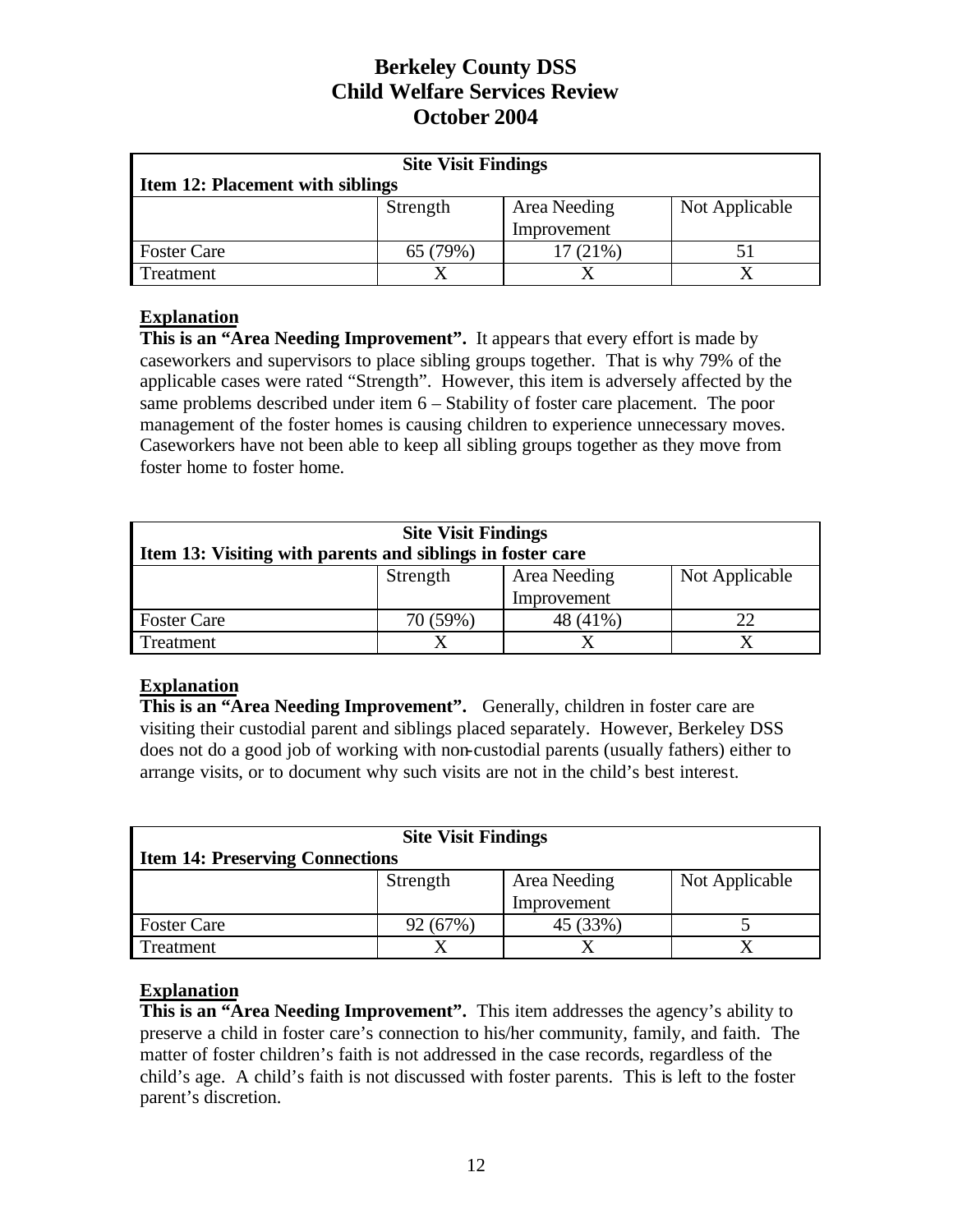It is likely that foster parents do much to help the children in their care maintain relationships with people who are important to them. However, caseworkers either do not consistently ask about such matters or do not consistently document that activity.

| <b>Site Visit Findings</b>  |          |              |                |  |  |  |
|-----------------------------|----------|--------------|----------------|--|--|--|
| Item 15: Relative placement |          |              |                |  |  |  |
|                             | Strength | Area Needing | Not Applicable |  |  |  |
| Improvement                 |          |              |                |  |  |  |
| <b>Foster Care</b>          | 63 (47%) | 71 (53%)     |                |  |  |  |
| reatment                    |          |              |                |  |  |  |

## **Explanation**

**This is an "Area Needing Improvement".** This item addresses the agency's effectiveness in identifying and assessing the relatives of children in foster care as possible caregivers. There are plenty of examples of Berkeley DSS handling this matter well, as evidenced by the "Strength" rating given to 47% of the cases reviewed. However, like item 13 above, Berkeley DSS's performance in this area is adversely affected by the way the agency deals with non-custodial parents (usually fathers). Paternal relatives were not consistently looked for, found, or assessed as placement options for children in care.

| <b>Site Visit Findings</b>                          |                                            |          |    |  |  |
|-----------------------------------------------------|--------------------------------------------|----------|----|--|--|
| Item 16: Relationship of child in care with parents |                                            |          |    |  |  |
|                                                     | Not Applicable<br>Area Needing<br>Strength |          |    |  |  |
| Improvement                                         |                                            |          |    |  |  |
| <b>Foster Care</b>                                  | 57 (51%)                                   | 55 (49%) | 29 |  |  |
| Treatment                                           |                                            |          |    |  |  |

## **Explanation**

**This is an "Area Needing Improvement".** This item addresses the agency's effectiveness in promoting or maintaining a strong emotionally supportive relationship between children in care and their parents. The Foster Parents interviewed described their efforts to involve parents in the activities of the children in their care. Had those efforts been explored by caseworkers during home visits and documented, more of the cases reviewed would have received a rating of "Strength". Again, the relationships and rights of non-custodial fathers are not consistently attended to.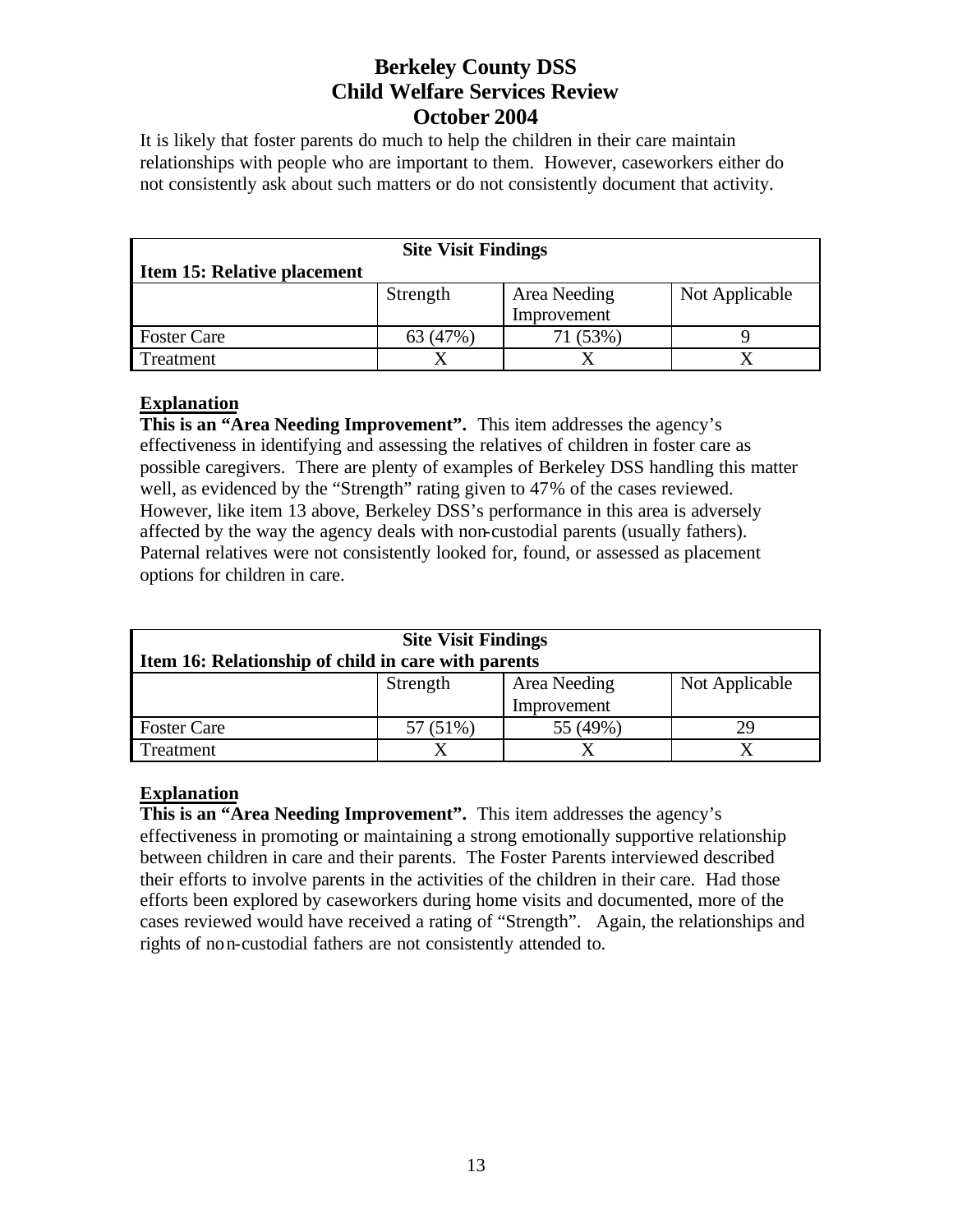Analysis of Permanency Outcome 2 (Items 11-16)

**Permanency outcome #2 was Partially Achieved.** One item, Proximity of foster care placement, was rated a "Strength". The other five items were rated "Areas Needing Improvement". The only reason Proximity is important in regard to this permanency outcome is so that the other items can be accomplished, so that children in foster care can maintain relationships with their communities and the important people in their lives. Although there is clearly effort by Berkeley caseworkers to preserve those relationships, it is not done consistently.

**Permanency Outcome 2:** The continuity of family relationships and connections is preserved for children.

| . .<br><b>Site Visit Findings</b> |               |           |              |                |  |
|-----------------------------------|---------------|-----------|--------------|----------------|--|
|                                   | Substantially | Partially | Not Achieved | Not Applicable |  |
|                                   | Achieved      | Achieved  |              |                |  |
| <b>Foster Care</b>                | 71 (51%)      | 58 (41%)  | $(8\%)$      |                |  |
| <b>CPS</b> Treatment              |               |           |              |                |  |

# Section Five

**Well Being Outcome 1: Families have enhanced capacity to provide for their children's needs.**

| <b>Site Visit Findings</b>                 |                                                               |         |  |  |  |  |
|--------------------------------------------|---------------------------------------------------------------|---------|--|--|--|--|
|                                            | Item 17: Needs and services of child, parents, foster parents |         |  |  |  |  |
| Area Needing<br>Not Applicable<br>Strength |                                                               |         |  |  |  |  |
|                                            | Improvement                                                   |         |  |  |  |  |
| <b>Foster Care</b>                         | 76 (53%)                                                      | 67(47%) |  |  |  |  |
| <b>CPS</b> Treatment                       | 76 (72%)                                                      | 30(28%) |  |  |  |  |

## **Explanation**

This item asks two questions: 1) Were the needs of the child, parents, and foster parents assessed, and 2) Did the agency take steps to meet the identified needs? This is an **"Area Needing Improvement"** for Berkeley DSS. There are several reasons for this overall rating. More foster care cases were rated "Area Needing Improvement" because the needs of foster parents were frequently ignored. Reviewers also found instances in which the therapy being given did not address the specific needs of the child. In those +cases, therapy was a perfunctory activity.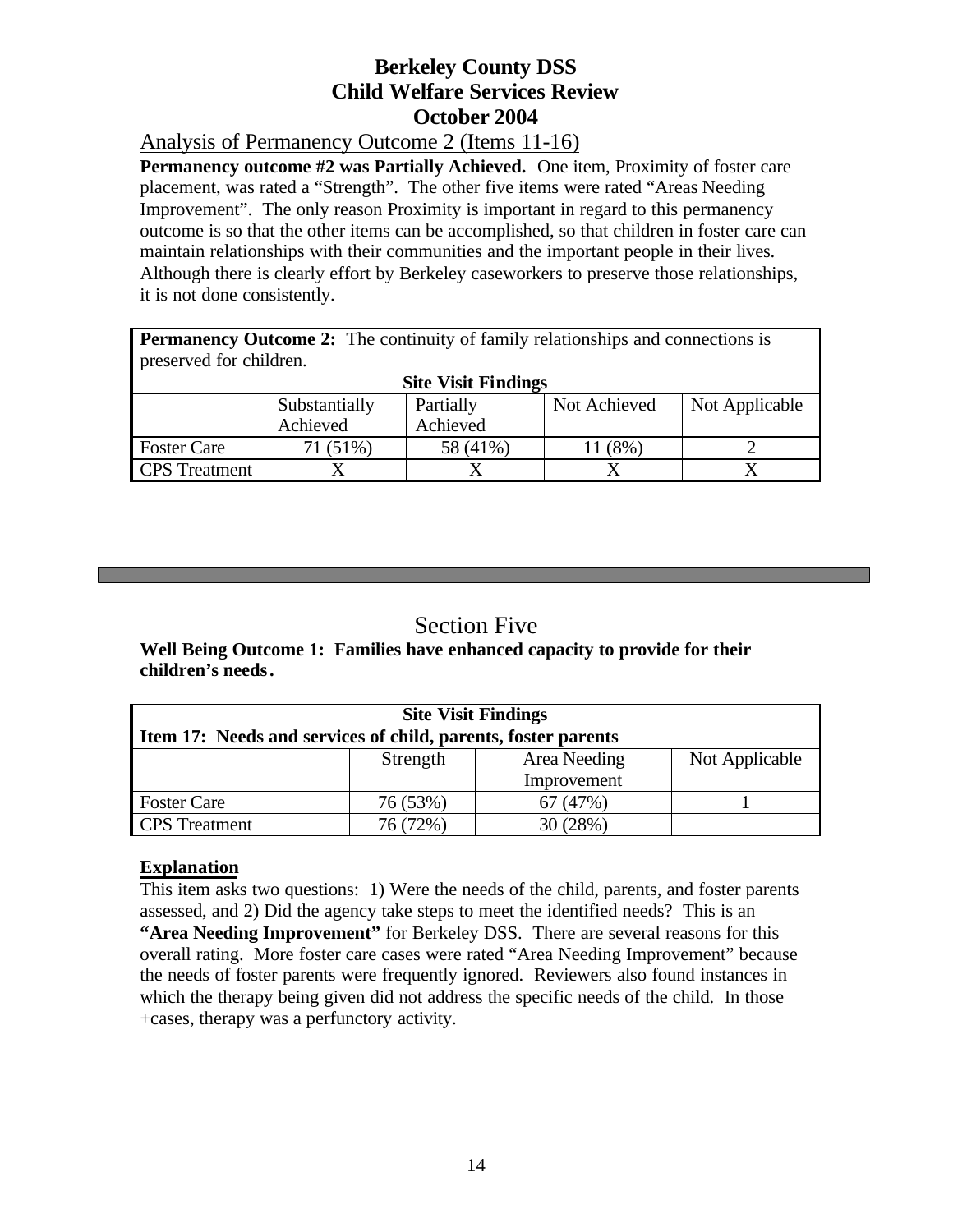| <b>Site Visit Findings</b>                             |             |              |                |  |  |  |
|--------------------------------------------------------|-------------|--------------|----------------|--|--|--|
| Item 18: Child and family involvement in case planning |             |              |                |  |  |  |
|                                                        | Strength    | Area Needing | Not Applicable |  |  |  |
|                                                        | Improvement |              |                |  |  |  |
| <b>Foster Care</b>                                     | 28 (21%)    | 104 (79%)    |                |  |  |  |
| <b>CPS</b> Treatment                                   | 46 (43%)    | 60 (57%)     |                |  |  |  |

#### **Explanation**

This is an **"Area Needing Improvement"**. Berkeley DSS caseworkers generally do not involve parents or age appropriate foster children in the case planning process. The general practice is for the caseworker to write a plan for the child and family at her desk, have the supervisor sign the plan, and file the plan in the case record. In 69% of the applicable cases reviewed, case planning was a paperwork process that had little to do with the individual needs of the clients.

The effect of this practice is to have more parents of children under agency supervision who are not invested in treatment, and who are more likely to be deemed "noncompliant".

| <b>Site Visit Findings</b>        |             |              |                |  |  |  |
|-----------------------------------|-------------|--------------|----------------|--|--|--|
| Item 19: Worker visits with child |             |              |                |  |  |  |
|                                   | Strength    | Area Needing | Not Applicable |  |  |  |
|                                   | Improvement |              |                |  |  |  |
| <b>Foster Care</b>                | 100(71%)    | 40 (29%)     |                |  |  |  |
| <b>CPS</b> Treatment              | 77 (73%)    | 29 (27%)     |                |  |  |  |

## **Explanation**

This is a **"Area Needing Improvement"**. This rating is based on two questions: 1) are Berkeley DSS staff visiting children according to policy, and 2) do the visits focus on issues related to the treatment plan? Most of the 40 foster care cases rated "Area Needing Improvement" were because no face-to-face visit occurred during one or more months during the period under review. Since this number is consistent with the published Exception Reports. For the month of May alone, Berkeley DSS submitted 19 exception reports for children not seen that month.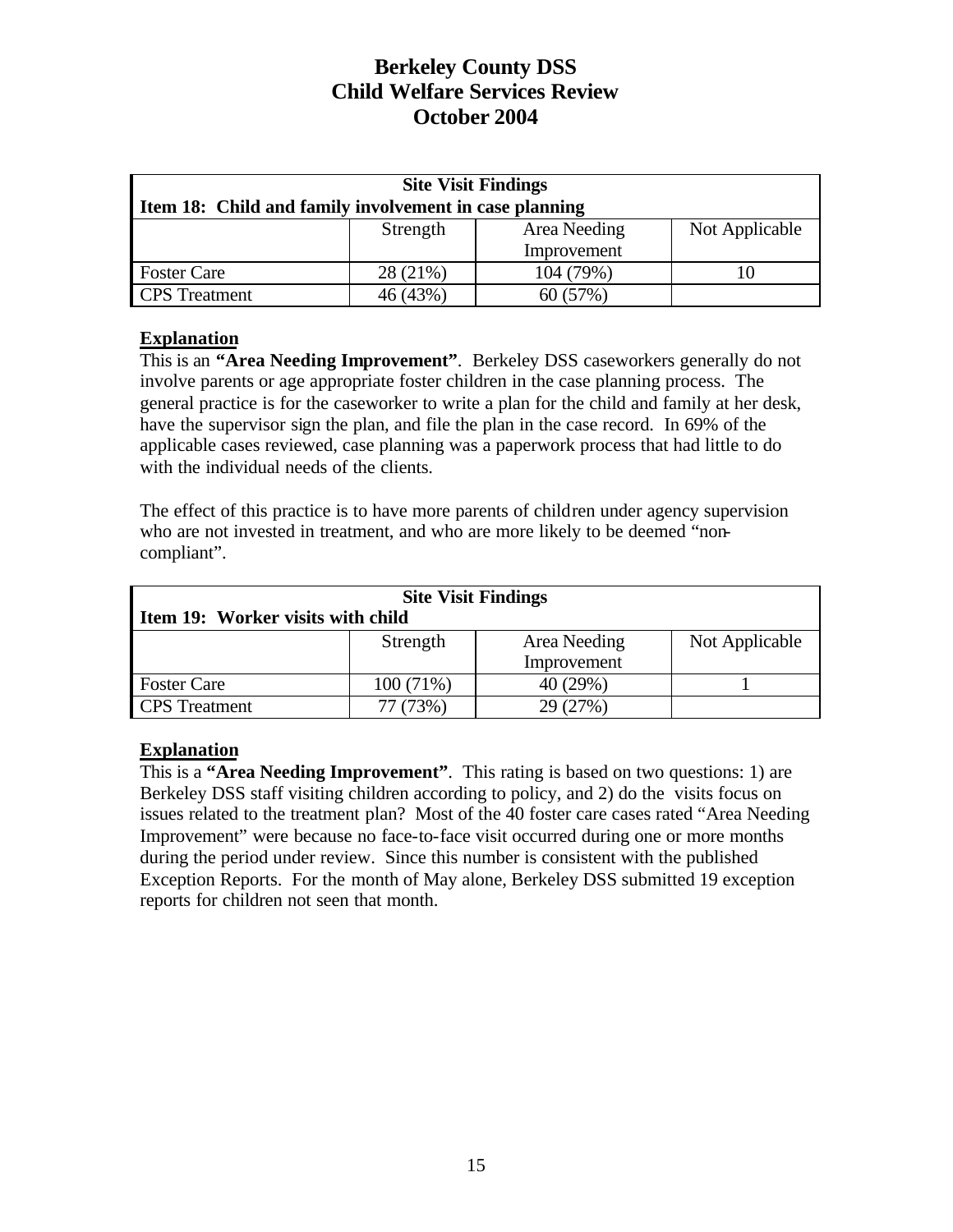| <b>Site Visit Findings</b>                 |                                     |          |  |  |  |  |
|--------------------------------------------|-------------------------------------|----------|--|--|--|--|
|                                            | Item 20: Worker visits with parents |          |  |  |  |  |
| Not Applicable<br>Strength<br>Area Needing |                                     |          |  |  |  |  |
| Improvement                                |                                     |          |  |  |  |  |
| <b>Foster Care</b>                         | 29 (26%)                            | 82 (74%) |  |  |  |  |
| <b>CPS</b> Treatment                       | 72 (69%)<br>33 (31%)                |          |  |  |  |  |

## **Explanation**

This is an **"Area Needing Improvement"** for both foster care and treatment cases. However, the failure to visit and engage parents of children in foster care is far more prevalent than with parents involved in treatment cases. The 31 cases rated "Not Applicable" are absent parents, parents whose rights have been terminated, or parents the agency has been relieved of serving by the court. That means that Berkeley DSS is failing to engage the parents in the 82 foster care cases rated "Area Needing Improvement" in some way. Non-custodial fathers are most likely to be ignored. This impacts all permanency planning issues – the search for paternal relatives, reaching agreements at Merit Hearings, TPR attempts, etc.

## Analysis of Well Being Outcome #1 (Items 17-20)

**Well being outcome #1 – Families have enhanced capacity to provide for their children's needs – was Not Achieved.** None of the four objectives associated with this outcome received a rating of "Strength". For every treatment case, and for every child in foster care with a plan of "Return Home", the reason for DSS's involvement is to enhance the family's capacity to provide for their children's needs. Berkeley DSS failed to substantially accomplish this in 63% of the cases reviewed.

It should be noted that no case was rated Partially or Not Achieved because of a parent's non or minimal compliance. This outcome focuses on the agency's efforts to engage children and parents in corrective actions, and assess their progress.

Well Being Outcome 1: Families have enhanced capacity to provide for their children's needs.

| <b>Site Visit Findings</b> |               |           |              |                |
|----------------------------|---------------|-----------|--------------|----------------|
|                            | Substantially | Partially | Not Achieved | Not Applicable |
|                            | Achieved      | Achieved  |              |                |
| <b>Foster Care</b>         | 36(25%)       | 85 (60%)  | 21 (15%)     |                |
| <b>CPS</b> Treatment       | 56 (53%)      | 38 (36%)  | $12(11\%)$   |                |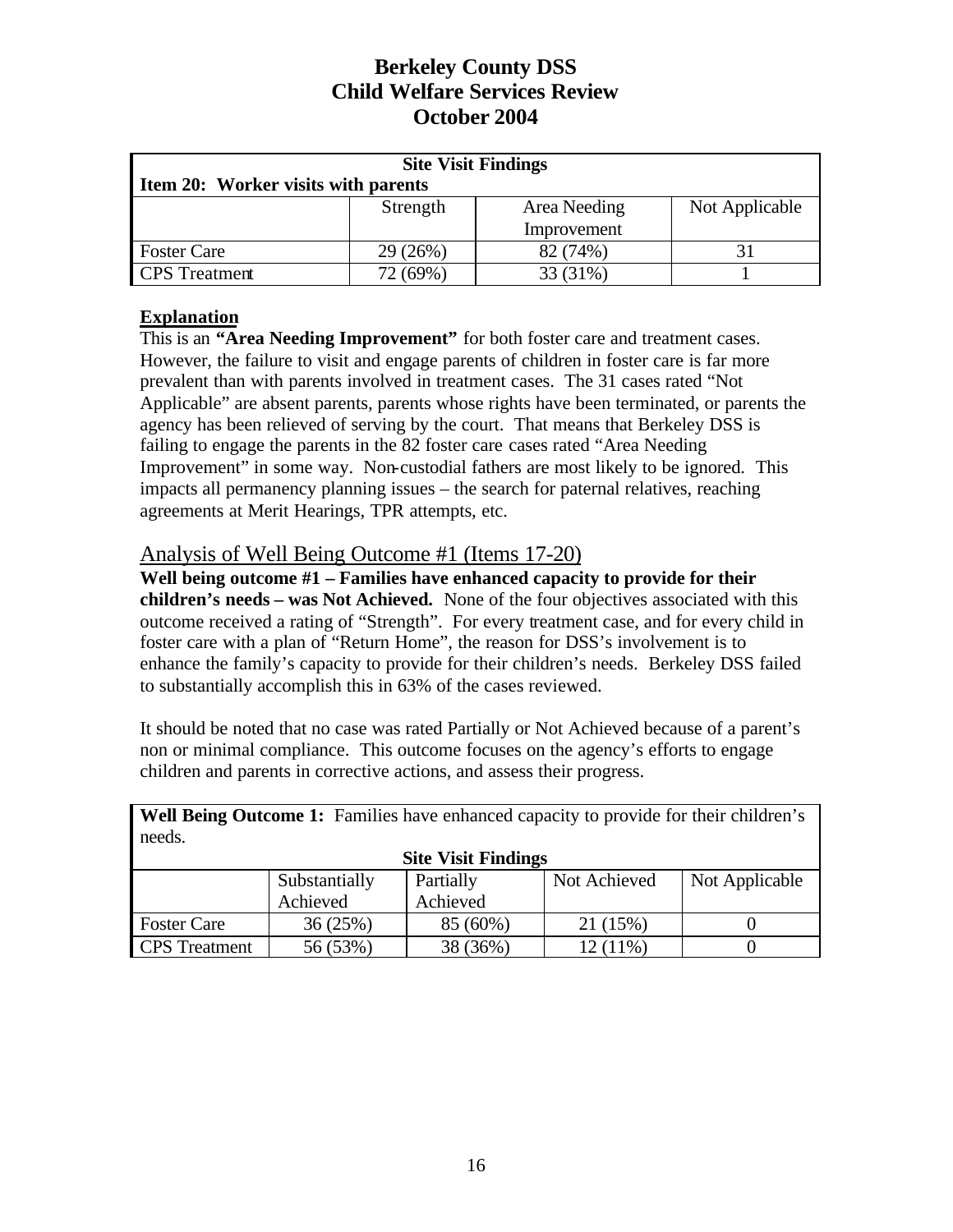# Section Six

**Well Being Outcome 2:** Children receive appropriate services to meet their educational needs.

| <b>Site Visit Findings</b> |               |           |              |                |
|----------------------------|---------------|-----------|--------------|----------------|
|                            | Substantially | Partially | Not Achieved | Not Applicable |
|                            | Achieved      | Achieved  |              |                |
| <b>Foster Care</b>         | 67(66%)       | 25(24%)   | $10(10\%)$   | 40             |
| <b>CPS</b> Treatment       | 60 (76%)      | 10 (13%)  | $9(11\%)$    |                |

| Measure: Educational Needs of the Child – Of all children that aged out of foster care, |                                              |                    |                |                |
|-----------------------------------------------------------------------------------------|----------------------------------------------|--------------------|----------------|----------------|
|                                                                                         | the percent that graduated from high school. |                    |                |                |
|                                                                                         | Number of                                    | Number             | Number of      | Number of      |
|                                                                                         | Children Aged                                | Completing         | Children       | Children Above |
|                                                                                         | Out $08/1/03 -$                              | $12^{th}$ Grade or | Objective      | (Below)        |
|                                                                                         | 07/31/04                                     | Higher             | $>= 90.00\%$ * | Objective      |
| <b>State</b>                                                                            | 351                                          | 113                | 315.90         | (202.90)       |
| Berkeley                                                                                | 9                                            |                    | 8.10           | (4.10)         |

Note: This is a DSS established objective.

# **Analysis of Well Being Outcome # 2**

**Well being outcome # 2 – Children receive appropriate services to meet their educational needs – was Partially Achieved.** The CAPSS-based report shows that 4 of the 9 children who aged out of foster care during the period under review graduated from high school. That number fell short of the agency-established 90% standard.

The onsite review instrument rates this outcome on a different set of criteria: whether the educational needs of children were being assessed and addressed. This allows for the rating of the agency's handling of all school-aged children, not just those aging out of foster care. The 67 cases rated Not Applicable involved pre-school aged children.

Reviewers found that the educational needs of 70% of the children involved in both foster care and treatment cases was adequately assessed and addressed. Cases were rated Partially or Not Achieved for a variety of reasons. On involved a foster mother who would not allow the foster child to attend summer school because it inconvenienced the foster mother. Other cases involved children with Individualized Education Plans (IEP) from past years, but no current IEP, and no explanation. Some cases simply did not mention the child's school performance and contained to school records.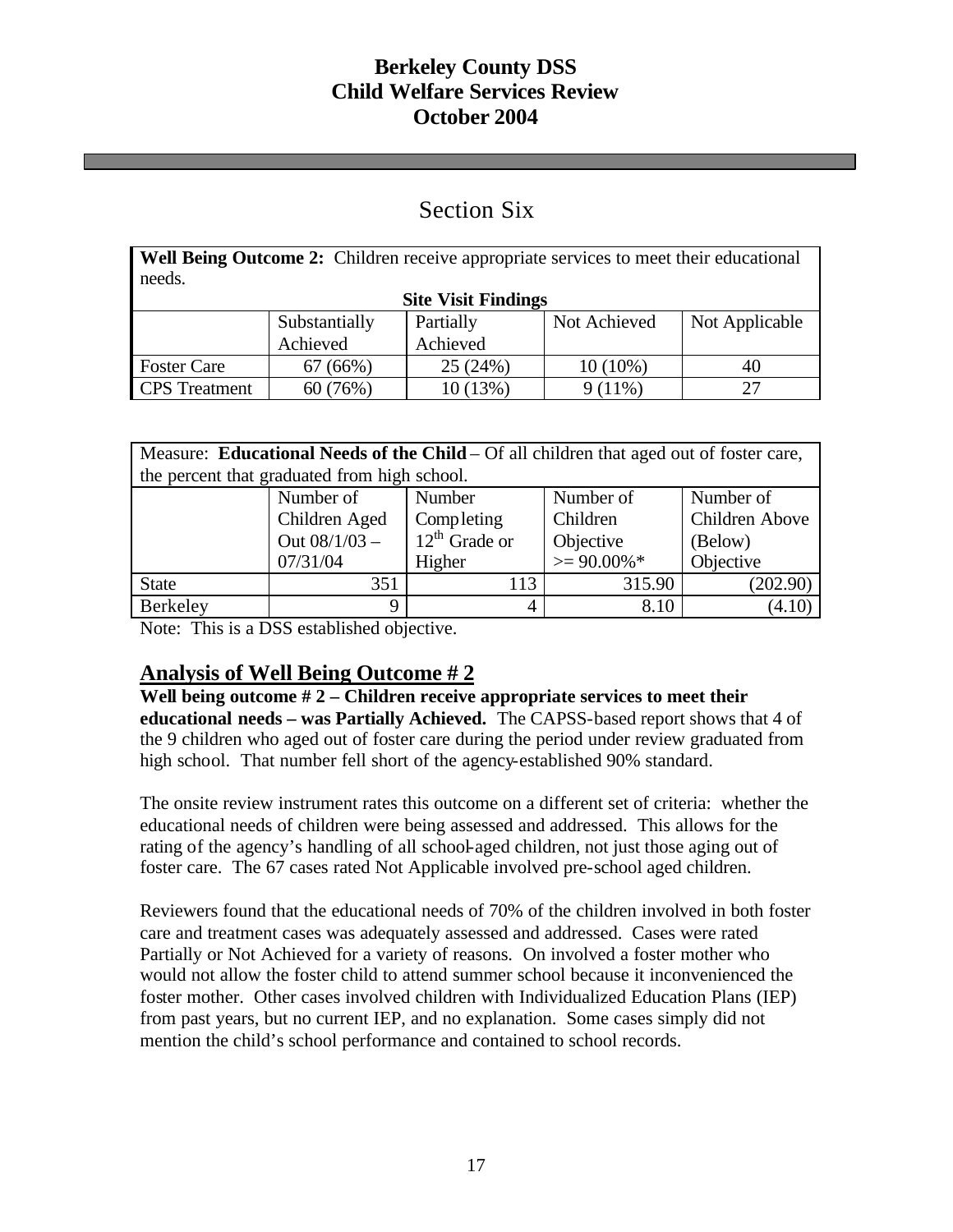## Section Seven

**Well Being Outcome 3:** Children receive adequate services to meet their physical and mental health needs.

| <b>Site Visit Findings</b> |               |           |              |                |
|----------------------------|---------------|-----------|--------------|----------------|
|                            | Substantially | Partially | Not Achieved | Not Applicable |
|                            | Achieved      | Achieved  |              |                |
| <b>Foster Care</b>         | 84 (60%)      | 27(20%)   | 27 (20%)     |                |
| <b>CPS</b> Treatment       | 61(60%)       | 20(20%)   | 20(20%)      |                |

## Analysis of Well Being Outcome # 3 (Items 22&23)

**Well being outcome #3 – Children receive adequate services to meet their physical and mental health needs – was Not Achieved.** The two item evaluated for this outcome are:

- a) Physical health of the child; and
- b) Mental health of the child.

Both items were rated Areas Needing Improvement. Reviewers determined if the physical and mental health of children in the cases under review was assessed, and if identified needs were addressed. If assessment of these needs did not occur, the item was rated as "Not Achieved". If assessment identified a need, but there was no evidence that the identified need was addressed in the treatment plan or in service delivery, the item was rated as "Not Achieved". Partial and inconsistent attempts to address identified needs were rated Partially Achieved.

Most of these cases rated "Not Achieved" in Berkeley DSS involved failure to follow up on identified needs. Caseworkers usually got children to mental health and medical professionals for assessments. It is possible that foster parents are attending to the mental health and medical needs of the children in their care. But caseworkers are not consistently monitoring or documenting those activities.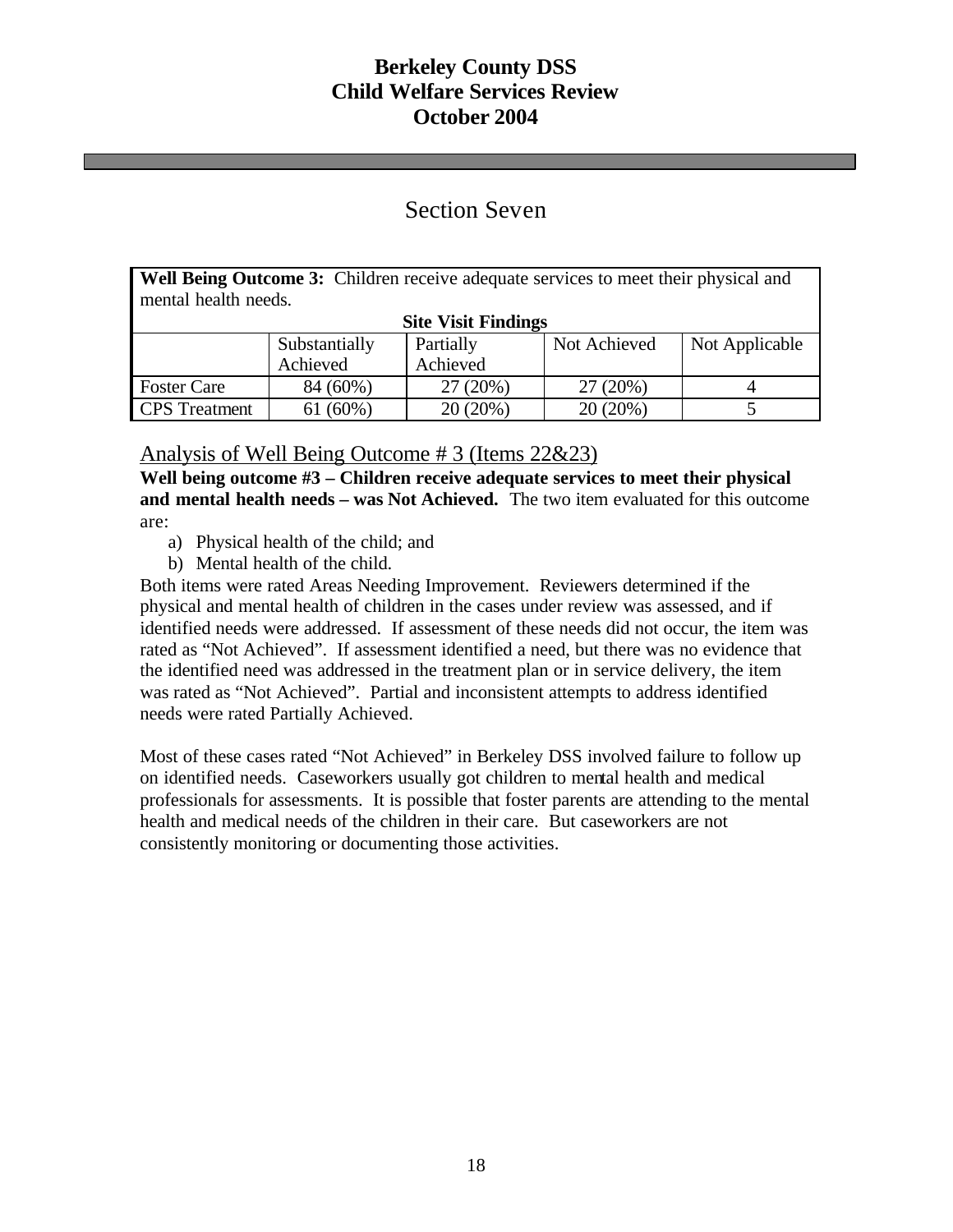## Section Eight – Screened Out Intakes

| Appropriately | Yes | N <sub>0</sub> | <b>Cannot Determine</b> |
|---------------|-----|----------------|-------------------------|
| Screened Out? |     |                |                         |
|               |     |                |                         |
| Appropriate   | Yes | N <sub>0</sub> | <b>Not Applicable</b>   |
| Collaterals   |     |                |                         |
| Contacted?    |     |                |                         |

| Appropriate     | ′ es |  | <b>Not Applicable</b> |  |  |
|-----------------|------|--|-----------------------|--|--|
| Referrals Made? |      |  |                       |  |  |

#### **Explanation**

Not all calls made to DSS meet the legal definition of child abuse or neglect. Each DSS office must have an intake process that accurately determines which calls should be accepted for investigation and which should be screened out. Fifteen screened out intakes were reviewed.

#### **Analysis**

#### **This is an Area Needing Improvement.**

Most (80%) of the screened out intakes were appropriate. The two intakes screened out inappropriately involved mental illness, domestic violence and small children in the home.

Intake and assessment staff may need training on how this particular combination of factors creates high risk for infants and small children.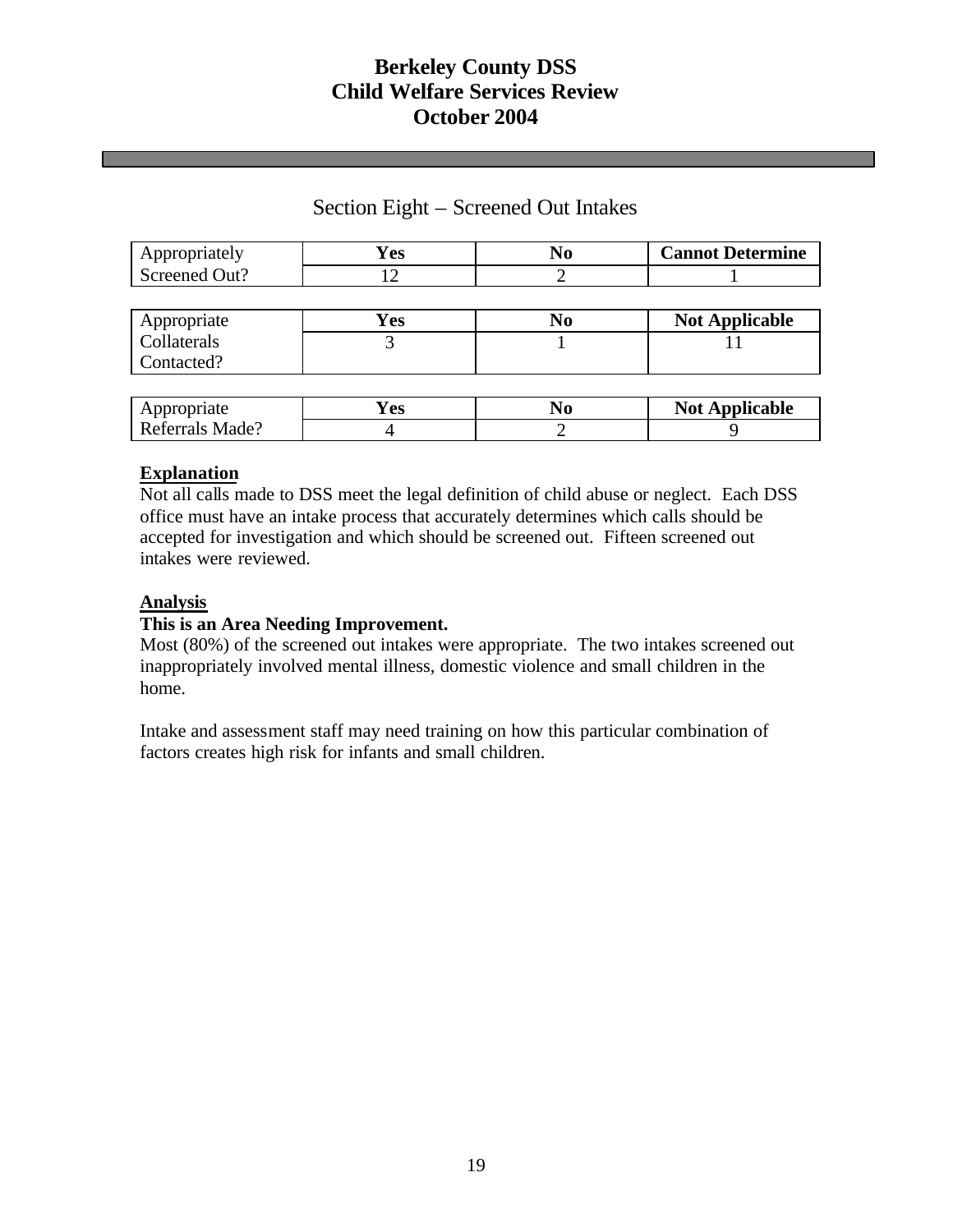|  |  | Section Nine – Unfounded Investigations |
|--|--|-----------------------------------------|
|--|--|-----------------------------------------|

|                                | Yes |  |
|--------------------------------|-----|--|
| <b>Investigation Initiated</b> |     |  |
| Timely?                        |     |  |
| <b>Assessment Adequate?</b>    |     |  |
| Case Decision Appropriate?     |     |  |

## **Analysis**

#### **This is an Area Needing Improvement.**

- 1. Some investigations were not initiated within 48 hours. Risk levels assigned to cases was inappropriate in some cases, allowing worker 24 hours to respond when they should have seen victim child within 2 or 12 hours.
- 2. Assessments were judged inadequate in 9 of the 15 cases reviewed. Workers not interviewing children until late in the case. Case determinations made without seeing victim child.
- 3. Decision to unfound case deemed inappropriate in 5 of the 15 cases reviewed, mainly because of the poor assessments upon which the decision was based.

# Section Nine – Foster Home Licensing Records

#### **Foster Home Licensing Areas of Concern:**

- 1. 20 of 100 open case records reviewed. In 8 of those 20 (40%) cases the licenses were invalid because required tasks on the checklist did not occur.
- 2. Foster parent spouse not on license and not assessed.
- 3. Children placed without regard for what home is licensed for noncompliance with age, sex, number of children specifications.
- 4. New licensing regulations not understood what is done annually vs. what is done every two years.
- 5. There were minor to major problems with all 20 licenses reviewed.
- 6. Caseworkers and supervisors complained of licensed foster homes that are unsuitable. Their consciences will not allow them to place children in those homes.
- 7. Licensing staff carry foster care caseloads. They do not have sufficient time to attend to licensing requirements.